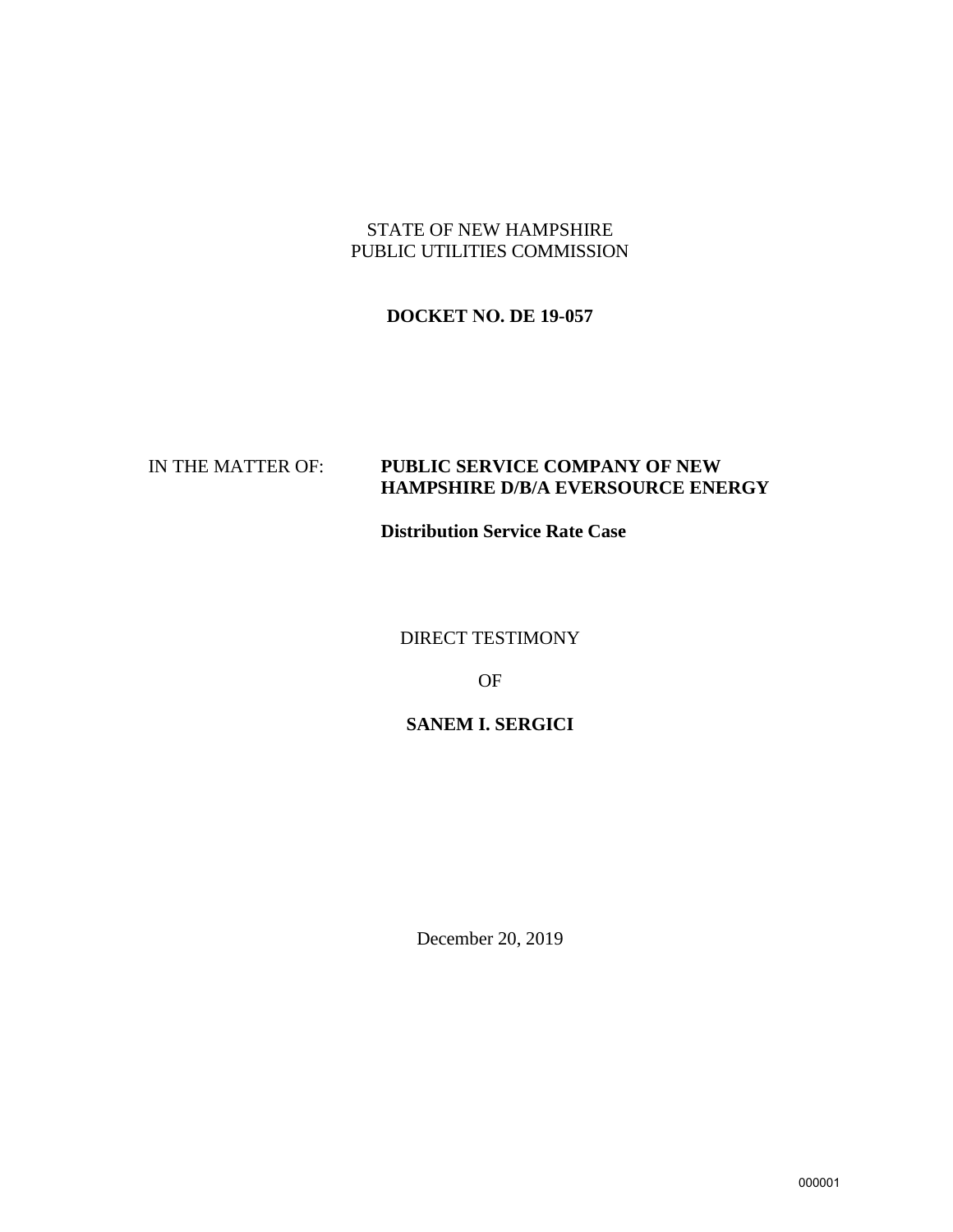### **TABLE OF CONTENTS**

### **LIST OF ATTACHMENTS**

| $SIS-1$ | Curriculum Vitae of Sanem Sergici                       |
|---------|---------------------------------------------------------|
| $SIS-2$ | Eversource response to Staff 14-010, Attachment 14-010B |
| $SIS-3$ | Eversource response to Staff 14-010, Attachment 14-010A |
| $SIS-4$ | Eversource response to OCA 6-108                        |
| $SIS-5$ | Eversource response to Staff 14-011                     |
| $SIS-6$ | Eversource response to Staff 14-019                     |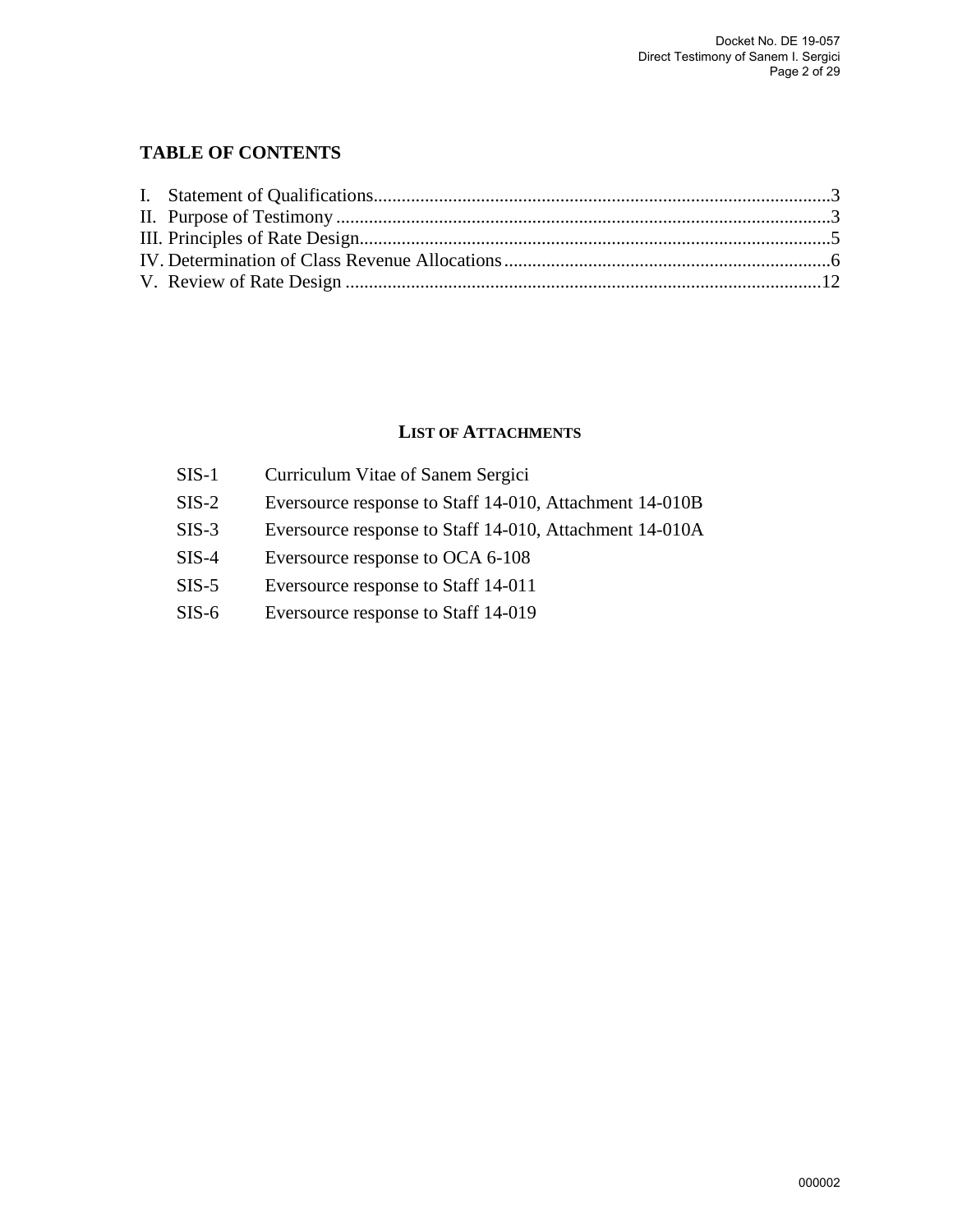### <span id="page-2-0"></span>1 **I. STATEMENT OF QUALIFICATIONS**

### 2 **Q. Please state your name, position, and business address.**

3 A. My name is Sanem Sergici, and I am a Principal with The Brattle Group in the Boston 4 office, located at One Beacon Street, Boston, Massachusetts 02108.

### 5 **Q. Please describe your professional experience and educational background.**

6 A. I am an energy economist with sixteen years of consulting and research experience. 7 My consulting practice is focused on understanding customer adoption of and response 8 to innovative rate designs and emerging technologies. I regularly assist my clients on 9 matters related to retail rate design, big data analytics, grid modernization investments, 10 resource planning and alternative ratemaking mechanisms. I have a Ph.D. in Applied 11 Economics from Northeastern University in the fields of applied econometrics and 12 industrial organization. I received my M.A. in Economics from Northeastern 13 University, and B.S. in Economics from Middle East Technical University (METU), 14 Ankara, Turkey. A statement of my qualifications is included in Attachment SIS-1.

# 15 **Q. Have you previously testified before the New Hampshire Public Utilities**  16 **Commission (PUC)?**

- 17 A. Yes. I submitted direct testimony on behalf of the New Hampshire Public Utilities 18 Commission Staff on rate design in Docket DE 19-064.
- <span id="page-2-1"></span>19 **II. PURPOSE OF TESTIMONY**

### 20 **Q. On whose behalf are you testifying?**

21 A. I am testifying on behalf of the New Hampshire Public Utilities Commission Staff.

### 22 **Q. What is the purpose of your testimony?**

23 A. The purpose of my testimony is to comment on the methods used to develop class 24 revenue allocations and design of proposed permanent rates by Witness Davis for 25 Eversource Energy (the "Company").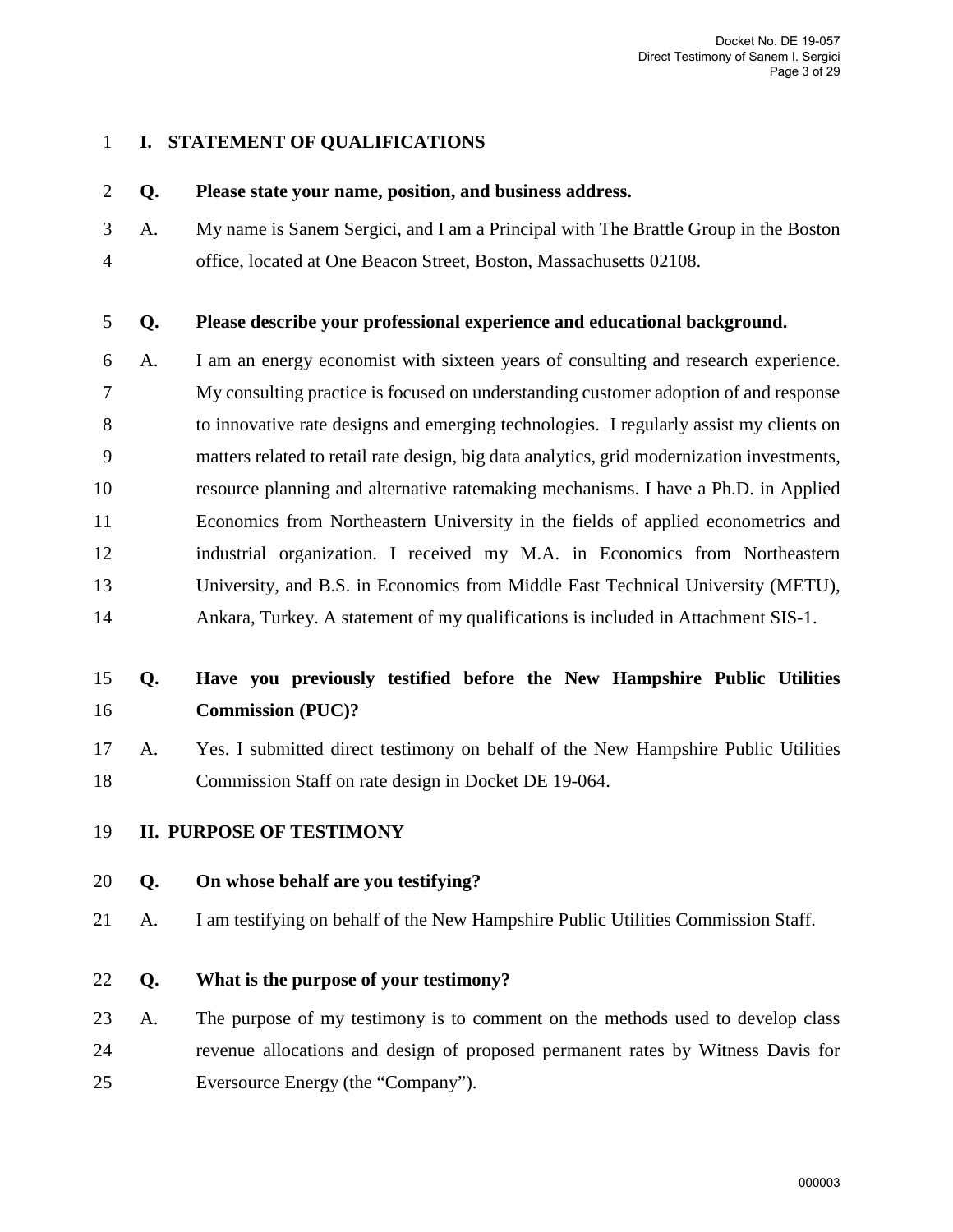- 1 **Q. What are the major findings from your analyses?**  2 A. Major findings of my analyses are as follows: 3 • The Company uses an equalized rate of return ("ROR") approach to move each 4 class revenue allocation to the class average. While the methodology applied by 5 Witness Davis to arrive at RORs closer to unity is not formulaic and somewhat ad 6 hoc, the outcome moves each rate class closer to unity in a relatively balanced 7 manner. 8 • The Company should rely on the marginal cost of service ("MCOS") study for rate 9 design and move towards more cost reflective rates, which encourage economic 10 efficiency and market-enabled decision making for both operations and new 11 investments, in a technology neutral manner. 12 • The Company should revise the revenue allocation for the Rate LG for which ROR 13 allocated revenues are substantially different from the MCOS allocated revenues. 14 • The Company should increase the customer charges further for Rate GV and Rate 15 LG to achieve a better alignment with the MCOS based customer charges. 16 • The Company should revise the TOU rate design to more closely mirror the time 17 periods and seasonality identified in the MCOS study. Witness Nieto's proposed 18 Option B constitutes a good starting point for the revision of the TOU rate design. 19 • The Company should try to minimize unintended intra-class subsidies by cost 20 reflective rate design, and analyze costs and benefits of metering infrastructure that 21 would enable these advanced rates for residential customers. 22 **Q. How is your testimony organized?**  23 A. Section III discusses the principles of rate design. Section IV evaluates the Company's 24 approach to determine the class revenue allocations for rate design. Section V evaluates
- 25 the Company's proposed rate design and its conformity with the principles of rate 26 design.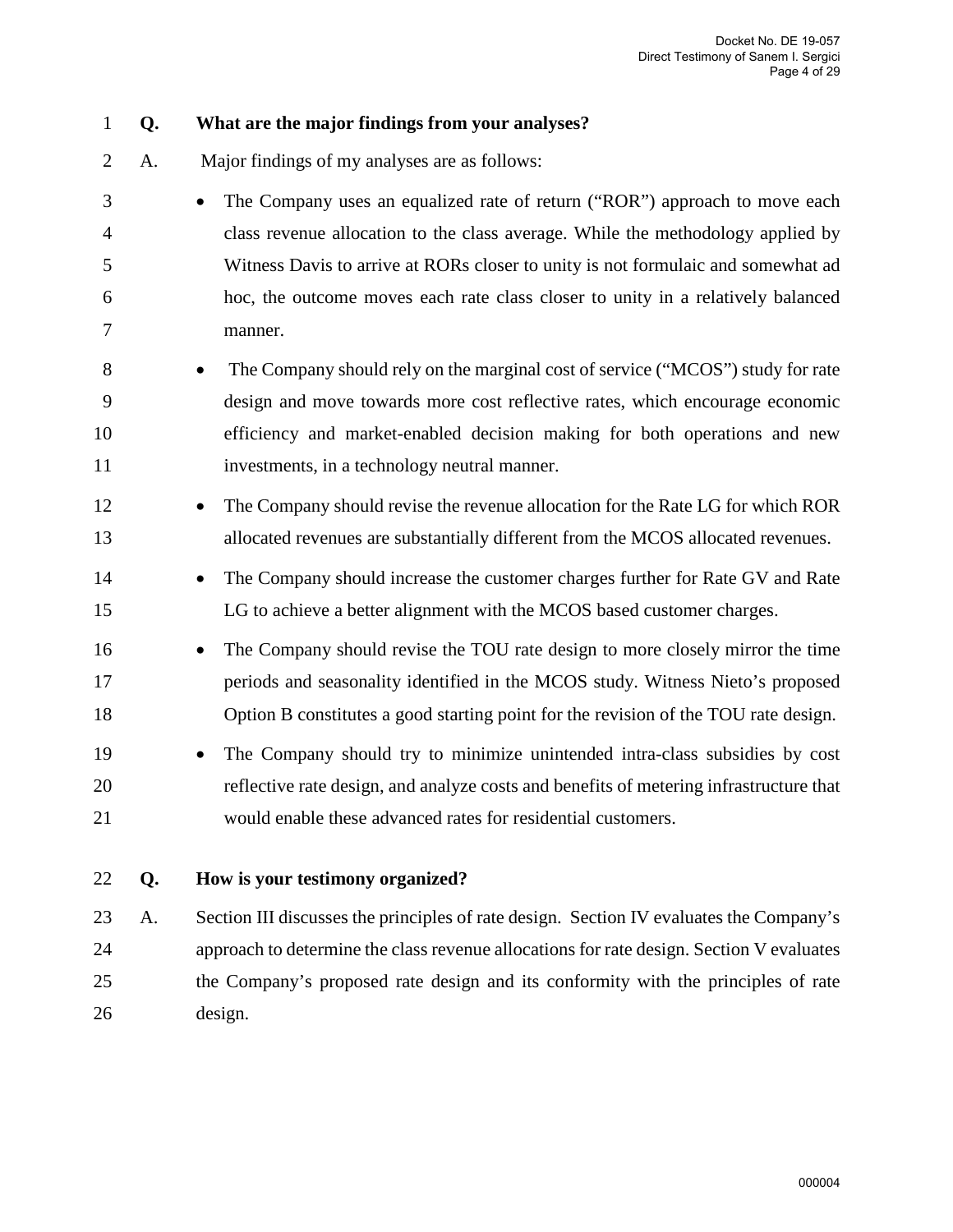### <span id="page-4-0"></span>1 **III. PRINCIPLES OF RATE DESIGN**

# 2 **Q. Please describe the principles of rate design that you used to review the proposed**  3 **rate design.**

- 4 A. Widely accepted principles of rate design were outlined in the various editions of James 5 C. Bonbright's *Principles of Public Utility Rates*.<sup>[1](#page-4-1)</sup> These can be condensed into five 6 core principles:
- 7 1. *Economic Efficiency* The price of electricity should convey to the customer the cost 8 of producing it, ensuring that resources consumed in the production and delivery of 9 electricity are not wasted. If the price is set equal to the cost of providing a kWh, 10 customers who value the kWh more than the cost of producing it will use the kWh and 11 customers who value the kWh less will not. This will encourage the development and 12 adoption of energy technologies that are capable of providing the most valuable 13 services to the power grid, and thus the greatest benefit to electric customers as a whole.
- 14 2. *Equity*  There should be no unintentional subsidies between customer types. A classic 15 example of the violation of this principle occurs under flat rate pricing structures (i.e., 16 cents/kWh). Since customers have different load profiles, "peaky" customers, who use 17 more electricity when it is most expensive, are subsidized by less "peaky" customers 18 who overpay for cheaper off-peak electricity.
- 19 3. *Revenue Adequacy and Stability*  Rates should recover the authorized revenues of the 20 utility and should promote revenue stability. Theoretically, all rate designs can be 21 implemented to be revenue neutral within a class, but this would require perfect 22 foresight of the future. Changing technologies and customer behaviors make load 23 forecasting more difficult and increase the risk of the utility either under-recovering or 24 over-recovering costs when rates are not cost-reflective.
- 25 4. *Bill Stability*  Customer bills should be stable and predictable while striking a balance 26 with the other ratemaking principles. Rates that are not cost reflective will tend to be 27 less stable over time, since both costs and loads are changing over time. For example, 28 if fixed infrastructure costs are spread over a certain number of kWhs in Year 1, and

<span id="page-4-1"></span> $\overline{a}$ <sup>1</sup> James C. Bonbright, Principles of Public Utility Rates, (Columbia University Press: 1961) 1st Edition.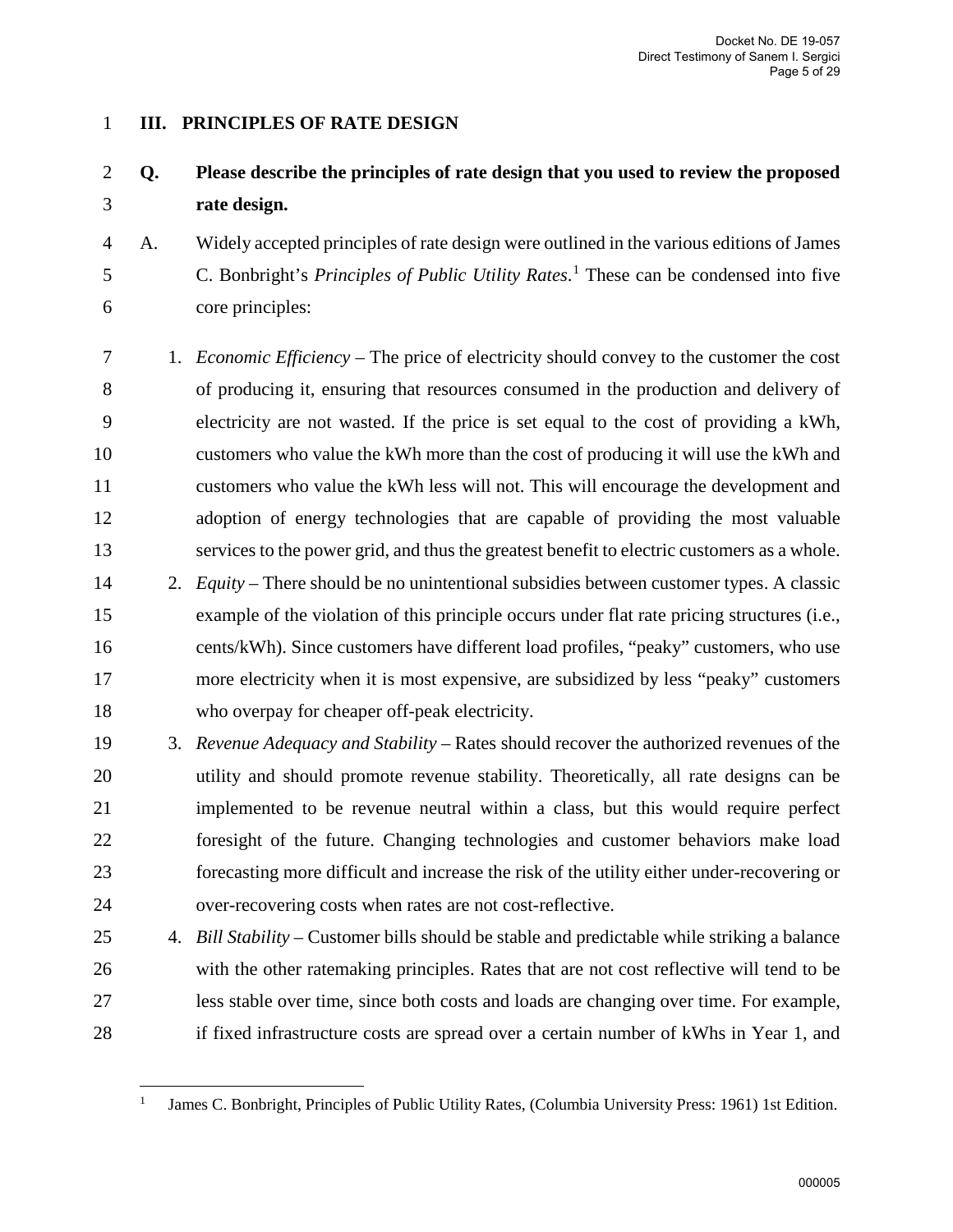1 the number of kWhs halves in Year 2, then the price per kWh in Year 2 will double 2 even though there is no change in the underlying infrastructure cost of the utility.

3 5. *Customer Satisfaction* – Rates should enhance customer satisfaction. Because most 4 residential customers devote relatively little time to reading their electric bills, rates 5 need to be relatively simple so that customers can understand them and perhaps respond 6 to the rates by modifying their energy use patterns. Giving customers meaningful cost 7 reflective rate choices helps enhance customer satisfaction.

### 8 **Q. Is there an overriding principle that underlies the Bonbright principles?**

9 A. Yes, it is the principle of cost causation. What this means is that rates should reflect the 10 structure of the costs that are incurred to serve them. Ideally, fixed costs should be 11 recovered through a fixed monthly charge, capacity costs through a demand charge and 12 energy costs through an energy (volumetric charge). However, there might be practical 13 constraints such as lack of advanced metering infrastructure that might prevent the 14 implementation of purely cost reflective rates.

### <span id="page-5-0"></span>15 **IV. DETERMINATION OF CLASS REVENUE ALLOCATIONS**

# 16 **Q. From an economic perspective, how should the class revenue allocations be**  17 **determined to encourage economic efficiency?**

18 A. As indicated in the NARUC Cost of Service Manual, "the major reason for allocating 19 costs using marginal costs principles is to promote economic efficiency and social 20 welfare by simulating the pricing structure and resource allocation of a competitive [2](#page-5-1)1 market."<sup>2</sup> This implies that determining the class revenue allocations based on 22 marginal cost of service would maximize economic efficiency.

### 23 **Q. Is it possible to implement class revenue allocations and design rates purely based**  24 **on the marginal costs?**

<span id="page-5-1"></span>25 A. While it is theoretically possible to design rates purely based on the marginal costs, it 26 is practically never done. The reason simply is that marginal costs and embedded costs

 $\overline{a}$ 2 NARUC Electric Utility Cost Allocation Manual (1992).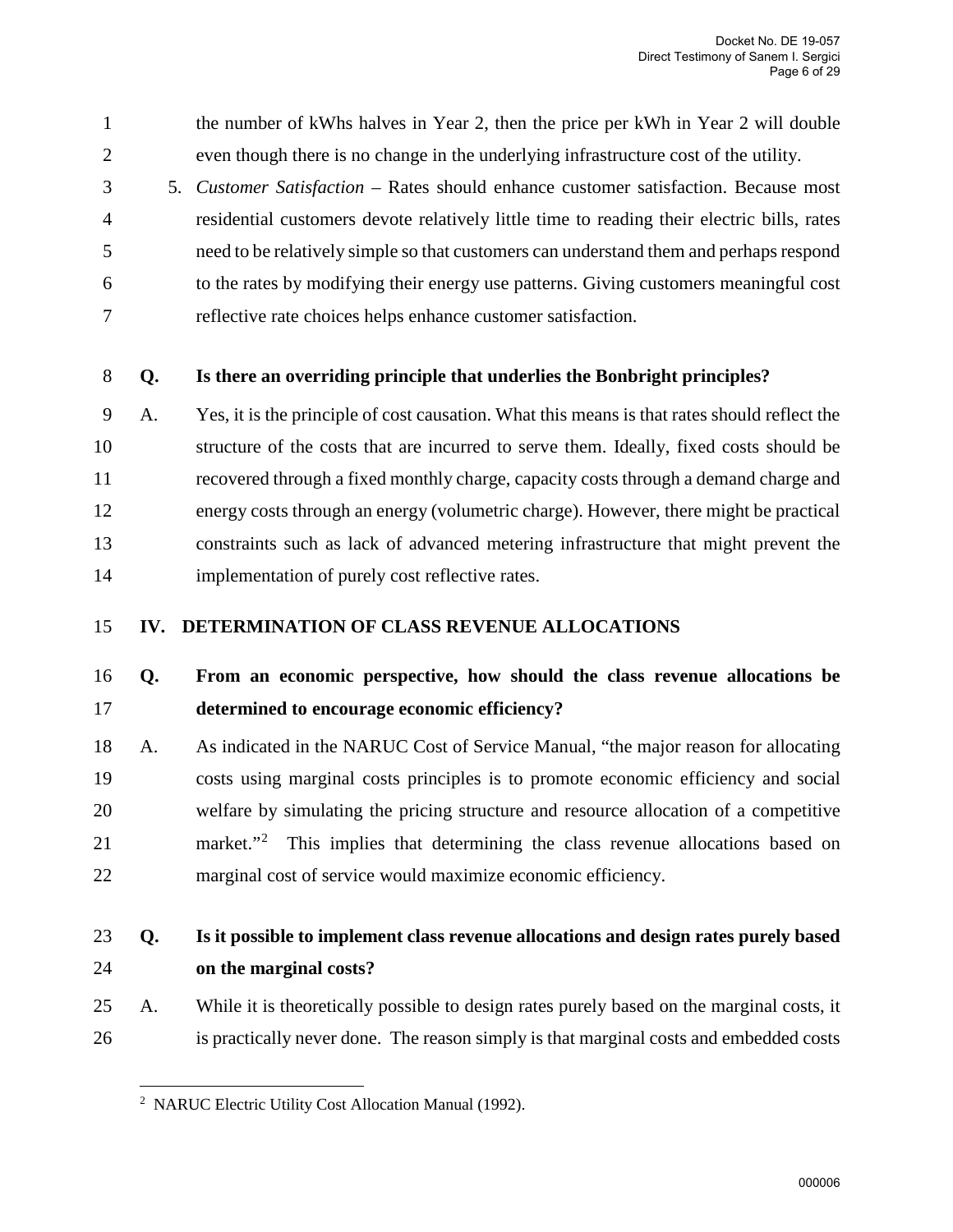1 are almost never equal, and designing the rates based on marginal costs may lead to 2 over or under collection of the revenues.

### 3 **Q. How are the results of a marginal cost study used to inform rate design?**

4 A. Since the revenues that would be collected under marginal cost-based rates will not 5 precisely coincide with the revenue requirements permitted under an embedded cost of 6 service study, it is necessary to modify the class revenue allocations in a way to 7 conform to the revenue requirement. This adjustment is called "revenue 8 reconciliation." There are four widely used revenue reconciliation methods in the 9 literature: i) inverse elasticity; ii) lump-sum transfer; iii) differential adjustment of 10 marginal cost components; and iv) equi-proportional adjustment. The goal in revenue 11 reconciliation should be to do the least harm to the efficiency of the marginal cost-12 based rates.

### 13 **Q. Did Witness Davis use a marginal cost approach to develop class revenue**  14 **allocations?**

15 A. No. Witness Davis's approach to class revenue allocations is based on each customer 16 class ideally providing the same ROR. This approach compares the return from each 17 class relative to its allocated share of rate base. The resulting class-based RORs are 18 compared to the company average ROR to determine if a customer class is generating 19 higher or lower returns than the company's overall average. To facilitate that 20 comparison, the class-based ROR is divided by the company-average ROR, and the 21 resulting quantity is referred to as the "unitized class-ROR." A unitized class-ROR of 22 one means that the class has the same ROR as the company's average. A unitized class-23 ROR of less (more) than 1 indicates that the class's returns are less (more) than the 24 company average. Witness Davis determines class revenue allocations such that 25 unitized class RORs for each of the classes are brought closer to  $1<sup>3</sup>$  $1<sup>3</sup>$  $1<sup>3</sup>$ 

<span id="page-6-0"></span><sup>3</sup> Direct Testimony of Edward A. Davis, Request for Permanent Rates, Docket No. DE 19-057. Further captured in Company's rate design workbook.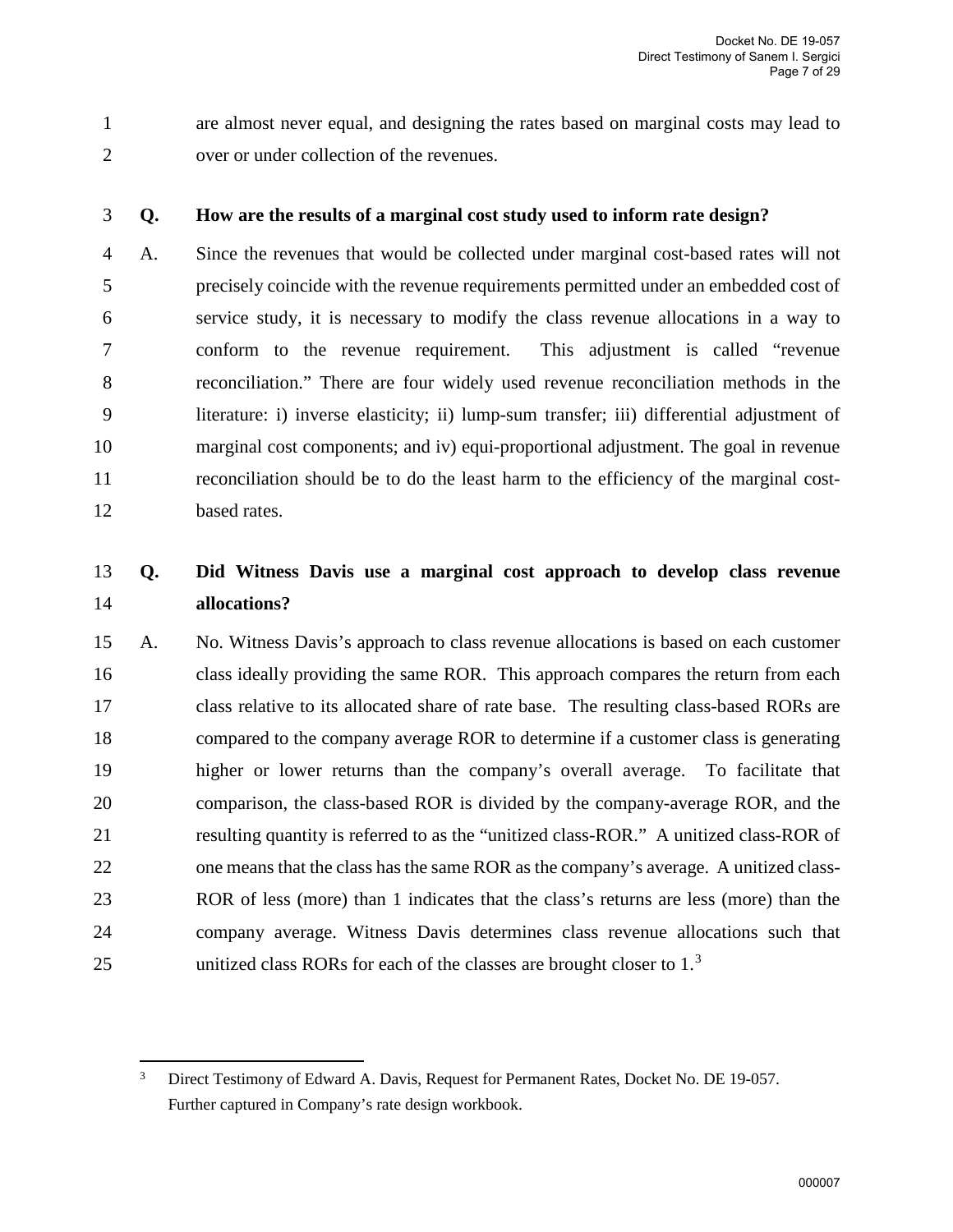# 1 **Q. How did Witness Davis apply the rate of return approach to develop class revenue** 2 **allocations?**

- 3 A. Witness Davis's approach to class revenue allocations is somewhat *ad hoc* but in 4 alignment with moving toward equalized RORs for all rate classes. Of the ten rate 5 classes, the Residential (Rate R & R-TOD), Water Heating (Rate R-WH and Rate G-6 WH), and Load Control Service (Rate R-LCS and Rate G-LCS), have unitized RORs 7 less than one. For these three rate classes, Witness Davis allocates a greater than 8 average increase in class revenue requirement and "directly assigns" the allocations. 9 Witness Davis caps the revenue allocation increase for all classes at 120% of the 10 average increase of 19.9% (amounting to a total allocated revenue increase of 24%) to 11 preserve rate gradualism.<sup>[4](#page-7-0)</sup> For the Residential class, Witness Davis assigns a revenue 12 allocation of 120% of the average revenue requirement increase (equal to 24% total 13 change in revenue requirement relative to current rates). For the Water Heating class, 14 Witness Davis assigns a 119% of the average revenue requirement increase (equal to 24% total change in revenue requirements relative to current rates).<sup>[5](#page-7-1)</sup> Finally, Witness 16 Davis allocates the Load Control Service an increase of 113% of the average revenue 17 requirement increase (equal to 22.5% total change in revenue requirements relative to 18 current rates). An approach purely driven by equal RORs would assign the Load 19 Control Service class the maximum increase (120%) as the current ROR for the class 20 is negative.
- <span id="page-7-0"></span>

21 With these revenue allocations set, Witness David allocates the remainder of the 22 revenue requirement increase to the classes with unitized RORs greater than one.

See Davis Testimony pages 13-14; Bates 01809-01810

In data request OCA 6-108, Witness Davis states, "Limiting the revenue requirement increase in each class to no more than 24% provides a degree of gradualism for each class…" and in data request Staff 14-011 states that, "The Company relied on experience and judgement, and general proportions of revenue requirements among classes, in developing revenue allocations jurisdictions to determine that the 20% above average increase was reasonable for rate classes with significantly lower Rate of Return's…"

See Attachment SIS-4 (Response to OCA 6-108) and Attachment SIS-5 (Response to Staff 14-011).

<span id="page-7-1"></span><sup>&</sup>lt;sup>5</sup> The Company has proposed to close Rate Controlled Water Heating as it no longer controls water heaters and migrate customers to the rates for Rate Uncontrolled Water Heating.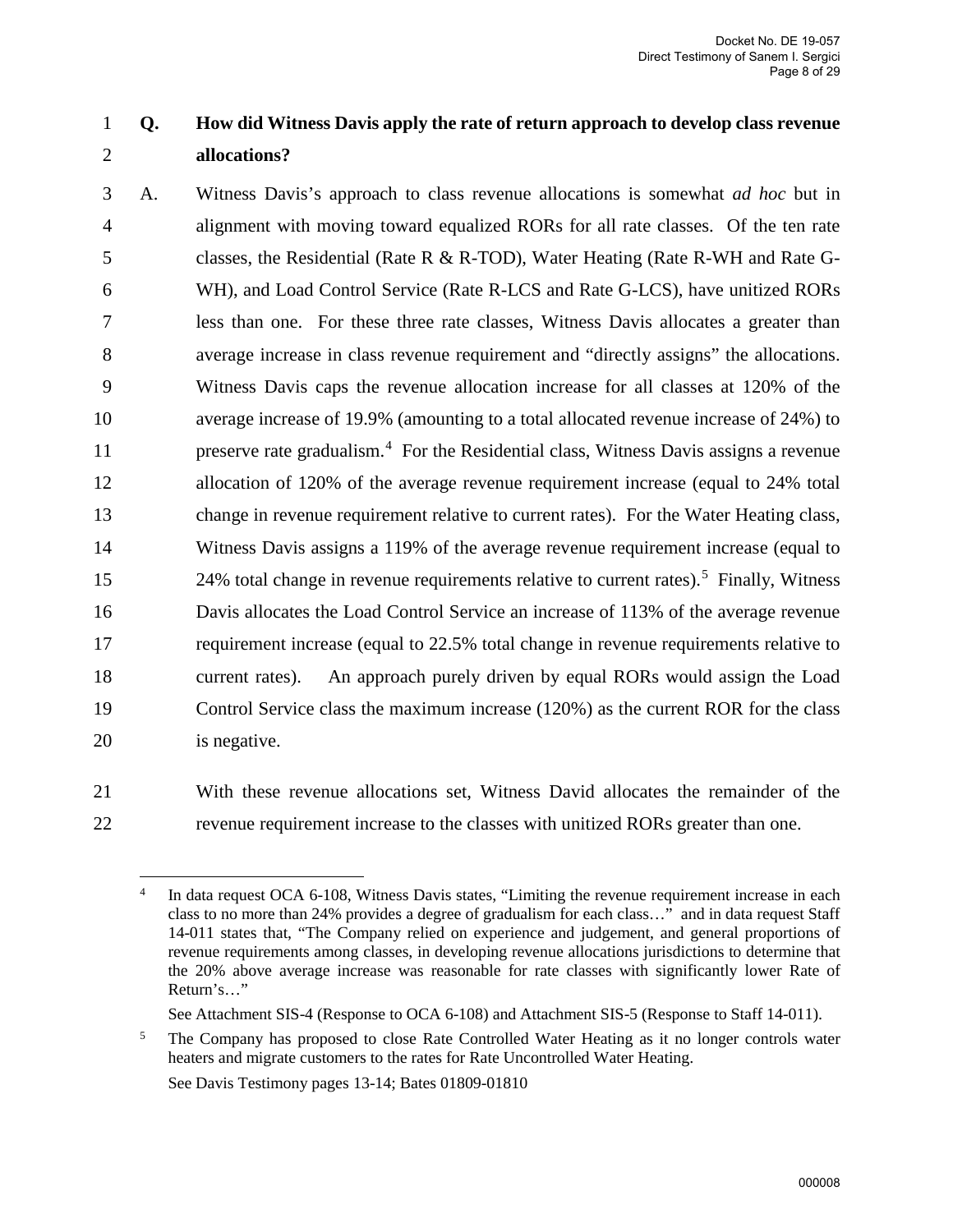# 1 **Q. How did Witness Davis allocate the remaining increase in revenue requirement to**  2 **the classes with a unitized ROR of greater than one?**

3 A. First, Witness Davis modified the revenue allocation for the lighting classes to achieve 4 a unitized ROR of one. He then distributed the remaining rate increase to the other classes in proportion to their return using the new Company based ROR.[6](#page-8-0) 5

### 6 **Q. Is the primary goal of the ROR approach to develop economically efficient rates?**

7 A. No. A rate design approach that attempts to produce equalized RORs places a greater 8 emphasis on achieving equitable contribution from individual classes rather than 9 achieving economically efficient signals. If all customer groups were homogenous, 10 equal RORs across customer groups would represent a "fair" rate design. In practice, 11 there may be reasons that may justify different RORs. By its nature, the equalized ROR 12 approach is backward looking, comparing the class's return to its allocated share of rate 13 base. By contrast, MCOS-based rates are forward looking and are explicitly developed 14 to reflect going-forward economically efficient price signals. Nevertheless, rate design 15 that moves toward equalized RORs is commonly used in the industry.

# 16 **Q. Can the MCOS based revenue allocation approach and rate of return approach**  17 **result in similar allocations of class revenues?**

18 A. Yes, but by coincidence rather than design. If the current rates are not reflective of 19 marginal costs or ROR, and both are in the same direction, using the approaches would 20 notionally move the revenue allocations in the same way. The degree to which the two 21 approaches move the revenue requirement allocations in the same direction is dictated 22 by the alignment between the underlying ROR and MCOS for each class as well as the 23 application of rate increase caps to provide bill stability.

# 24 **Q. For Eversource, do the class revenue allocations produced by a MCOS approach**  25 **agree with those based on an equalized ROR approach?**

 $\overline{a}$ 

<span id="page-8-0"></span><sup>&</sup>lt;sup>6</sup> This calculation is shown in Davis Exhibit EAD-5 p.2 Aloc WP lines 19-34.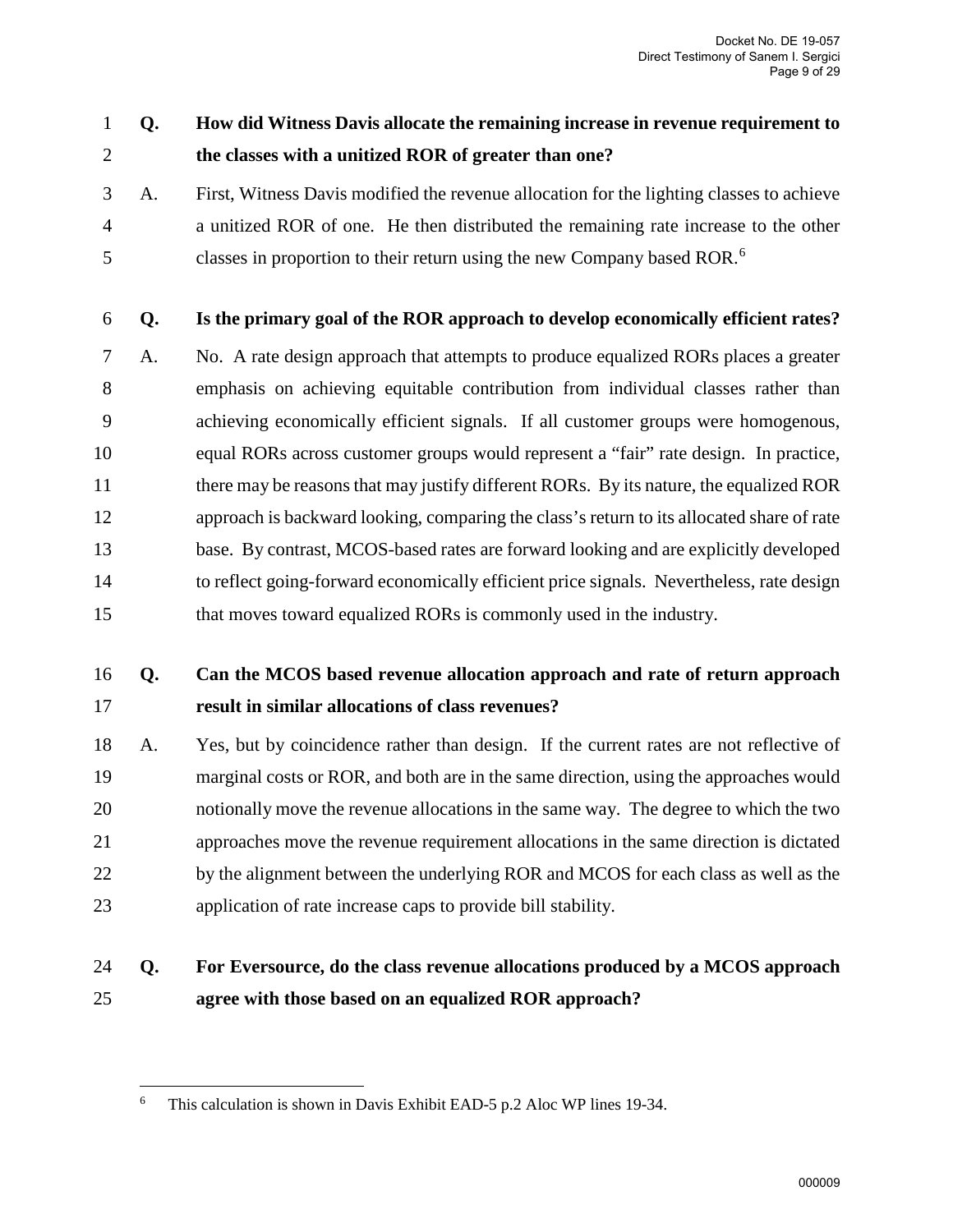1 A. Only directionally for some rate classes. Equalized ROR and MCOS approaches move 2 the revenue allocations in the same direction for 7 of 10 rate classes. As shown in 3 [Figure 1,](#page-10-0) while these changes are directionally aligned, they do not agree in overall 4 magnitude.<sup>[7](#page-9-0)</sup> For example, the class revenue allocations for Large General Service 5 (Rate LG) is almost five times larger under an equalized ROR approach (shown in 6 column 3) than based on an MCOS approach (shown in column 2). Thus, although the 7 revenue allocations align directionally in this specific rate case, the pursuit of an 8 equalized ROR approach would not arrive at economically efficient signals in the long 9 run.

10 Directionally, 3 of 10 classes do not align (Water Heating (Rates R-WH and G-WH),

11 General Service (Rates G & GTOD), and Primary General Service (Rate GV)), 12 indicating that movement toward an equalized ROR approach produces revenue 13 requirement allocations contrary to those reflecting economically efficient price 14 signals.

<span id="page-9-0"></span><sup>&</sup>lt;sup>-</sup> Note that the MCOS values cited here rely on the Eversource study, which uses a 75% loading criteria. I understand that the testimony of Staff witness Kurt Demmer is addressing the appropriateness of a 75% loading criteria. Further, I understand that in his testimony, Staff witness Agustin Ros addresses additional methodological issues with the Eversource MCOS study. However, the issues raised by both witnesses do not address my fundamental analysis or conclusions.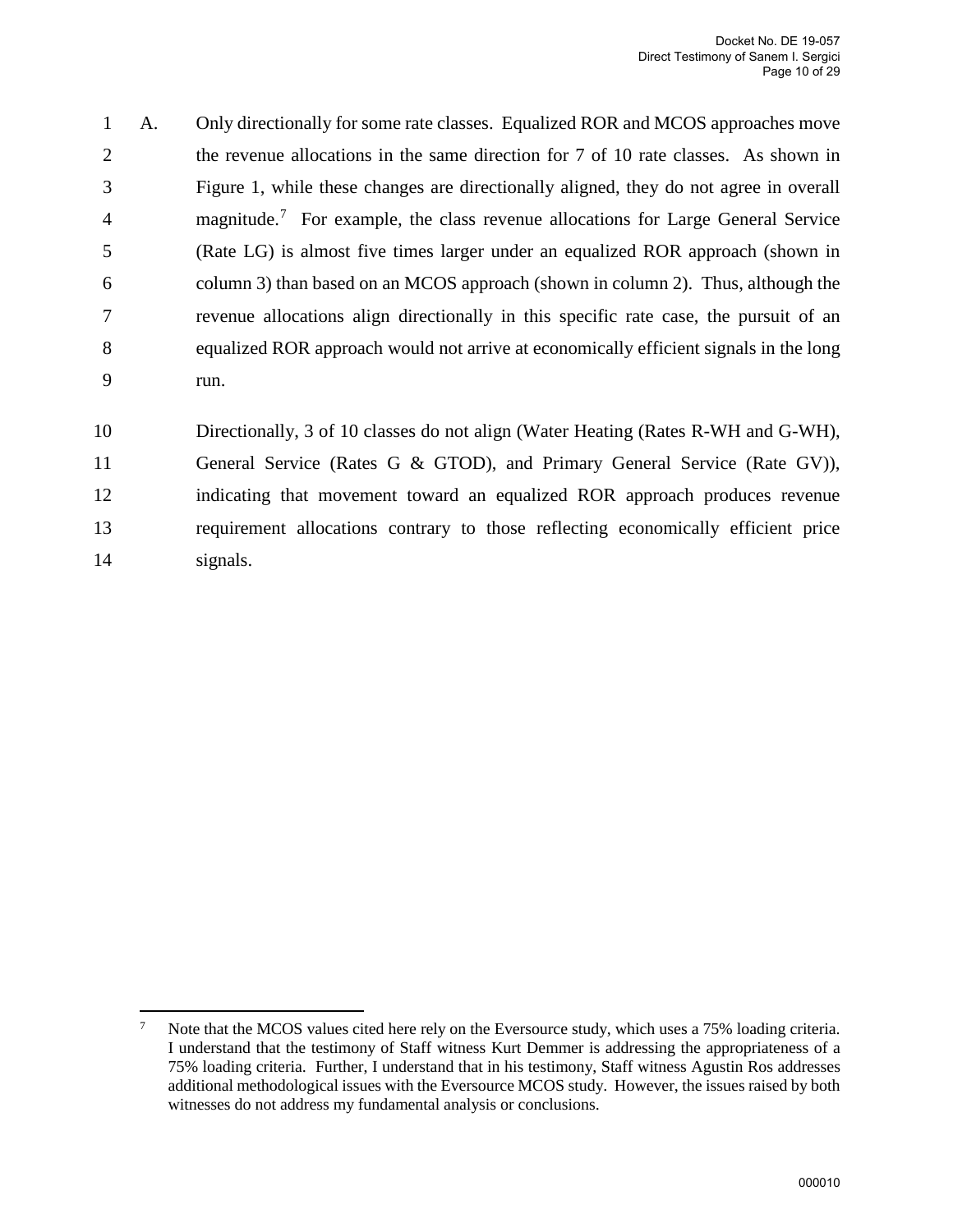| Rate Class           | Current<br>(Rev \$000) | <b>MCOS</b><br>(Rev \$000) | Equalized ROR<br>(Rev \$000) | Proposed<br>(Rev \$000) | MCOS - Current<br>(Rev \$000) | <b>ROR</b> - Current<br>(Rev \$000) |
|----------------------|------------------------|----------------------------|------------------------------|-------------------------|-------------------------------|-------------------------------------|
|                      | [1]                    | [2]                        | [3]                          | [4]                     | $[5] = [2] - [1]$             | $[6] = [3] - [1]$                   |
| Rates R & R-TOD      | 197,370                | 288,408                    | 278,239                      | 244,613                 | 91,039                        | 80,869                              |
| Rate R-WH & G-WH     | 4,332                  | 2,770                      | 5,713                        | 5,362                   | $-1,562$                      | 1,381                               |
| Rate LCS R&G         | 476                    | 531                        | 1,582                        | 584                     | 54                            | 1,106                               |
| Rate G & G-TOD       | 83,945                 | 85,020                     | 78,393                       | 97,722                  | 1,075                         | $-5,552$                            |
| Rate G-SH            | 202                    | 90                         | 198                          | 237                     | $-112$                        | $-4$                                |
| Rates GV             | 36,212                 | 36,622                     | 31,063                       | 42,296                  | 411                           | $-5,149$                            |
| Rate LG              | 18,846                 | 3,773                      | 18,242                       | 22,369                  | $-15,073$                     | $-604$                              |
| Rate B GV&LG         | 1,519                  | 29                         | 804                          | 1,668                   | $-1,490$                      | $-715$                              |
| Rate OL              | 4,509                  | 2,843                      | 4,040                        | 4,047                   | $-1,666$                      | -469                                |
| Rate EOL             | 3,082                  | 318                        | 1,502                        | 1,507                   | $-2,764$                      | $-1,580$                            |
| <b>Total Company</b> | 350,492                | 420,405                    | 419,776                      | 420,405                 | 69,913                        | 69,284                              |

#### <span id="page-10-0"></span>1 **Figure 1: Comparison of Revenue Allocations based on MCOS and ROR Approaches**

Figure relies on data from Company's rate design workbook and Company's MCOS and ACOS analyses.

5 Equalized ROR revenue requirement reflect level necessary to achieve 7.62% return across all classes.

2<br>
3<br>
Sources and Notes:<br>
4<br>
Figure relies on data<br>
5<br>
Equalized ROR reve<br>
6<br>
MCOS revenue require 6 MCOS revenue requirements based on class shares from Company's MCOS analysis applied to proposed revenue requirement.

### 8 **Q. Do the proposed rate changes move all classes closer to unitized RORs under the**  9 **Company's proposal?**

- 10 A. Yes. All 10 classes move closer to unitized RORs of 1 as shown in [Figure 2.](#page-11-1) The most
- 11 notable changes in unitized ROR are for the Outdoor Lighting class (Rate EOL), which
- 12 move from unitized ROR of 14.5 to 1.0.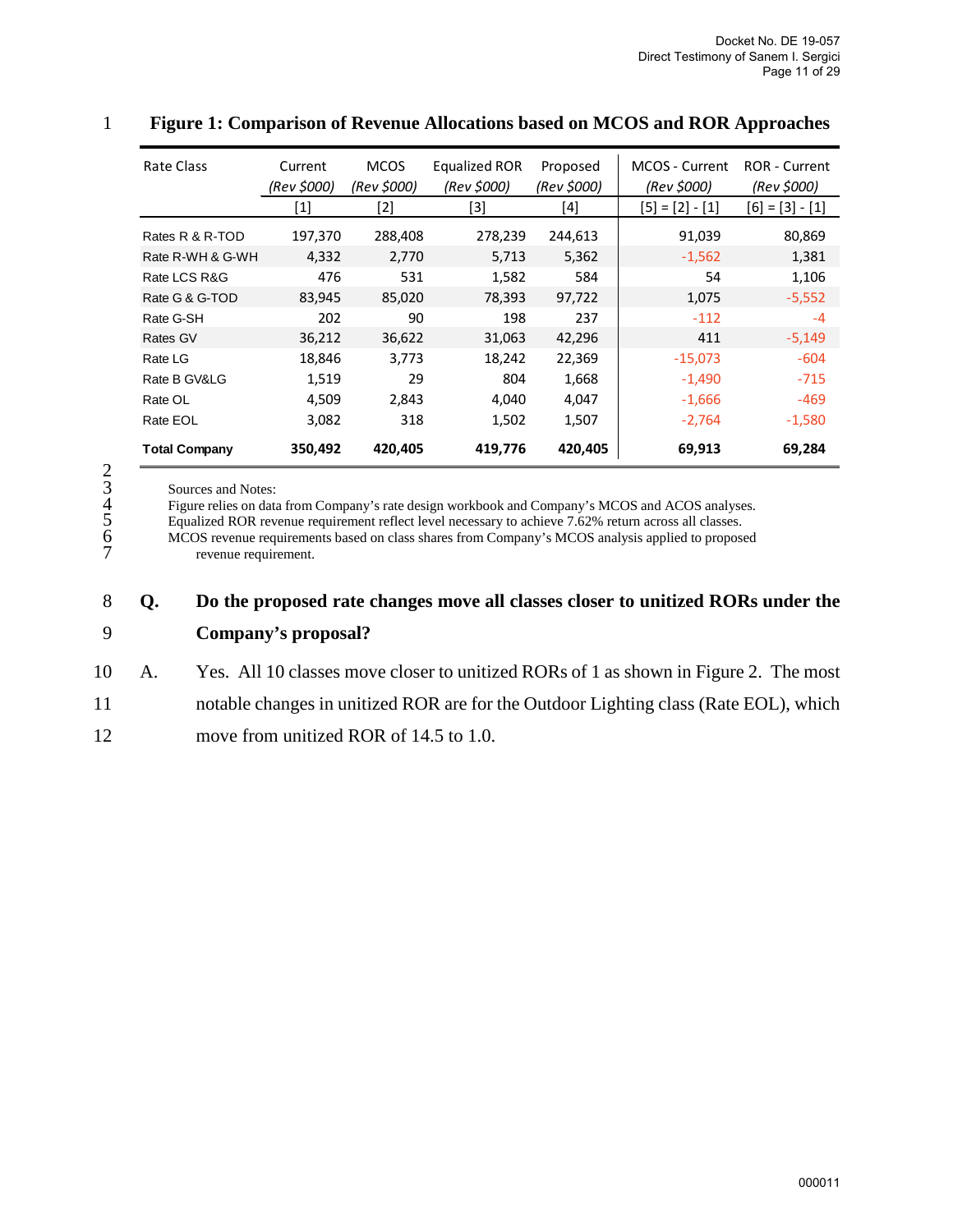|                      | Rate of Return |          |              |                       | <b>Current to Proposed Change</b>       |
|----------------------|----------------|----------|--------------|-----------------------|-----------------------------------------|
| Rate Class           | Current        | Proposed | Unitized ROR | Overall RoR<br>Change | Makeup Towards<br><b>Allocated Cost</b> |
|                      | $[1]$          | $[2]$    | $[3]$        | [4]                   | [5]                                     |
| Rates R & R-TOD      | 0.1            | 0.6      | 1.0          | 805%                  | 57%                                     |
| Rate R-WH & G-WH     | 0.3            | 0.8      | 1.0          | 132%                  | 67%                                     |
| Rate LCS R&G         | $-2.8$         | $-1.1$   | 1.0          | -63%                  | 46%                                     |
| Rate G & G-TOD       | 2.7            | 1.8      | 1.0          | $-33%$                | 53%                                     |
| Rate G-SH            | 2.3            | 1.6      | 1.0          | $-30%$                | 52%                                     |
| Rates GV             | 3.3            | 2.1      | 1.0          | $-37%$                | 53%                                     |
| Rate LG              | 2.4            | 1.7      | 1.0          | $-31%$                | 52%                                     |
| Rate B GV&LG         | 8.1            | 4.2      | 1.0          | $-48%$                | 54%                                     |
| Rate OL              | 3.3            | 1.0      | 1.0          | -70%                  | 100%                                    |
| Rate EOL             | 14.5           | 1.0      | 1.0          | -93%                  | 100%                                    |
| <b>Total Company</b> | 1.0            | 1.0      | 1.0          | 0%                    |                                         |

#### <span id="page-11-1"></span>1 **Figure 2: Impact of Proposed Revenue Requirements on ROR**

 $\frac{2}{3}$ <br> $\frac{4}{5}$ <br>6

Sources and Notes:

Figure relies on data from Company's rate design workbook

 $\boxed{4} = (\boxed{2} - \boxed{1}) / \boxed{1}$ 

 $[5] = ([2] - [1]) / ([3] - [1])$ 

# 7 **Q. Do you have any concerns with how Witness Davis applied the ROR approach to**  8 **determine the class revenue allocations?**

9 A. No. While the methodology applied by Witness Davis to arrive at RORs closer to unity 10 is not formulaic and somewhat ad hoc, the outcome moves each rate class closer to 11 unity in a relatively balanced manner. Though the revenue allocations for 8 of 10 12 classes are still not completely aligned with their allocated costs, as can be seen in 13 Column 5 of [Figure 2,](#page-11-1) this is not uncommon in the application of class revenue 14 allocations in the industry.

- <span id="page-11-0"></span>15 **V. REVIEW OF RATE DESIGN**
- 

### 16 **Q. Has Witness Davis proposed new rate structures for the rate classes?**

17 A. No. The proposed rate structures mirror the current rate structures with the exception 18 of outdoor lighting. Witness Davis states that "The decision to maintain current rate 19 structure at this time is based on ensuring customer understanding and acceptability. 20 Customers have become familiar with current rate structures, and it is important to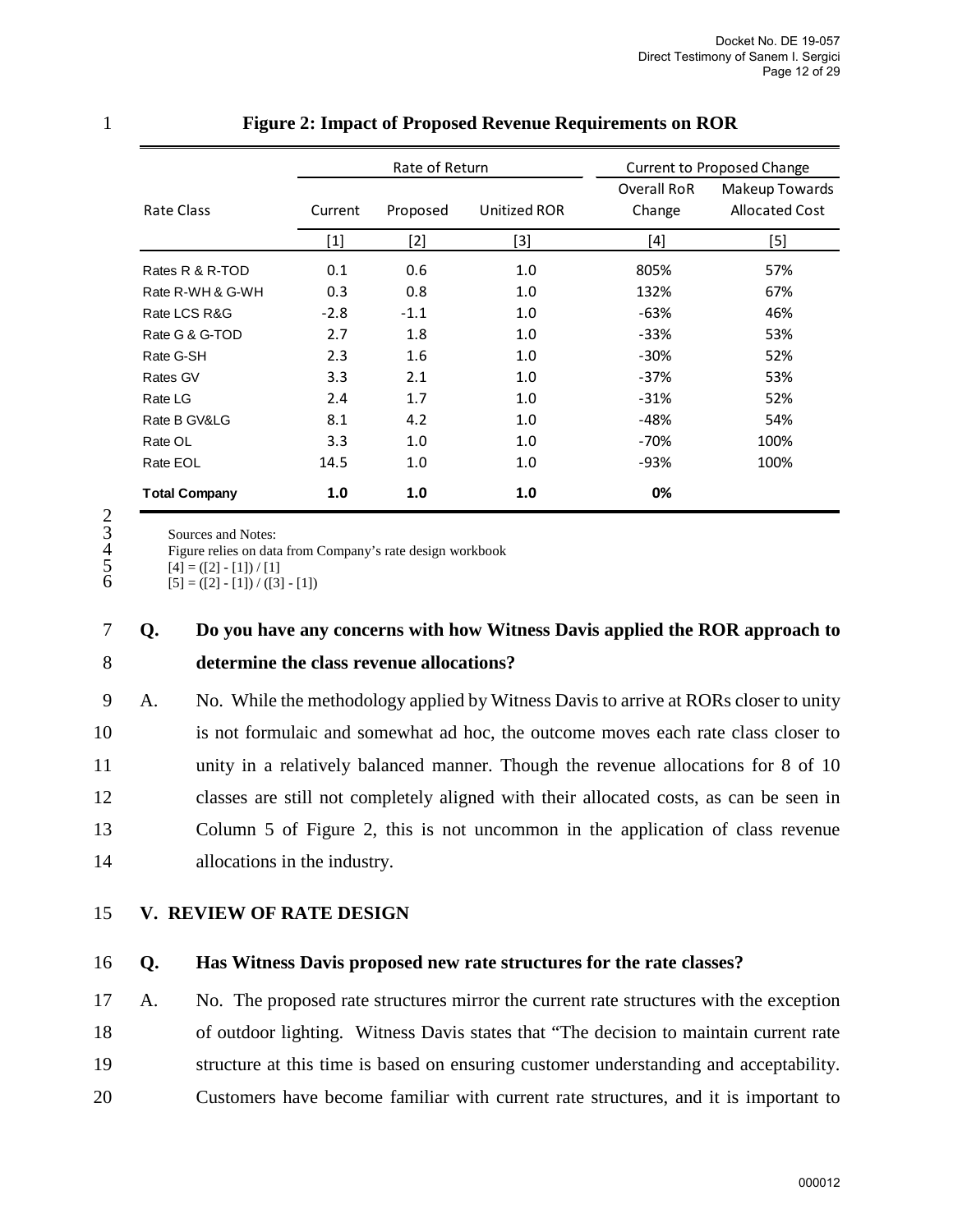1 assure that any further changes to rates are understandable and that reflect an appropriate level of continuity and gradualism."[8](#page-12-0) 2

 $\overline{a}$ 

### 3 **Q. Has Witness Davis considered cost-reflectivity in his approach to rate design?**

4 A. No, it does not seem so. Witness Davis indicates that "…changes to rates determined 5 through a number of overall rate changes which may not result in entirely cost-6 reflective rate structures for all customer classes."

# 7 **Q. Since the rate structures were not modified, did Witness Davis follow a consistent**  8 **and formulaic approach to determine how the increase in revenue requirement**  9 **would be allocated to rate component (i.e., customer charge, demand charge,**  10 **volumetric charge)?**

11 A. No, Witness Davis applied an *ad hoc* set of changes. In general, one component of the 12 rate (customer, demand, or volumetric) was held to a level similar as proposed in the 13 temporary rates, which reflects a [9](#page-12-1).4% increase,<sup>9</sup> and the remaining charges were 14 increased to recover the outstanding class revenue requirement allocations. The 15 specific choice for which rate component would remain at the temporary rate level was 16 unique to each rate class. As shown in [Figure 3,](#page-13-0) the residential rate classes (including 17 Rate R, Rate R-OTOD, and Rate R-UWH) generally have the customer charge held 18 constant at the temporary rate levels and the remaining revenue increase is recovered through the volumetric charge.<sup>[10](#page-12-2)</sup> For the general service customers, the proposed 20 volumetric rates typically reflect the temporary rates and the remaining revenue is 21 recovered through the customer and demand charges.

<span id="page-12-0"></span><sup>8</sup> Direct Testimony of Edward A. Davis, Request for Permanent Rates, Docket No. DE 19-057, p. 10 of 27 lines 1-5. Bates 001807.

<span id="page-12-1"></span><sup>9</sup> Direct Testimony of Edward A. Davis, Request for Temporary Rates, Docket No. DE 19-057, p. 6 of 10 lines 2-4 Bates 000477.

<span id="page-12-2"></span><sup>&</sup>lt;sup>10</sup> With regard to time of day rates, while the differential between peak on-peak and off-peak remain similar (from \$0.13/kWh to \$0.14/kWh), the ratio between on-peak and off-peak prices has decreased significantly from 69:1 to 14:1.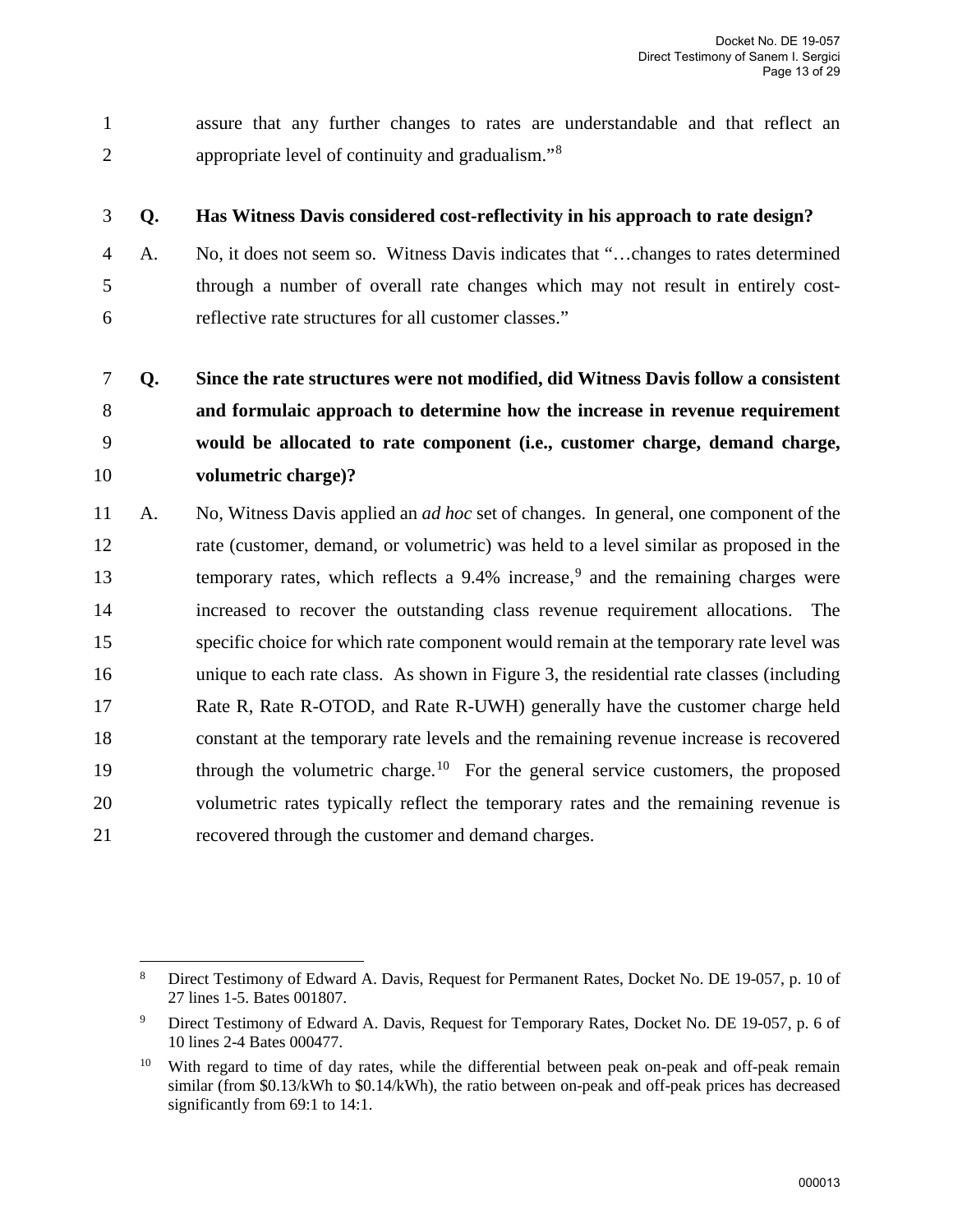| Rate         |         | Customer Volumetric Demand |        |
|--------------|---------|----------------------------|--------|
| Rate R       | 9.46%   | 31.39%                     |        |
| Rate R OTOD  | 9.43%   | 22.98%                     |        |
| Rate UWH     | 9.40%   | 41.63%                     |        |
| Rate CWH     | -37.94% | 1148.33%                   |        |
| Rate LCS     | 24.04%  | 24.17%                     |        |
| Rate G P&L   | 20.94%  | $9.44\%$                   | 20.41% |
| Rate G TOD   | 9.44%   | 9.45%                      | 17.37% |
| Rate G Space | 9.40%   | 18.01%                     |        |
| Rate GV      | 16.81%  | 9.42%                      | 19.87% |
| Rate LG      | 18.70%  | 9.50%                      | 22.74% |
| Rate B       | 9.44%   |                            | 9.82%  |

#### <span id="page-13-0"></span>1 **Figure 3: Percentage Change in Rate Components by Rate Class**

Sources and Notes:

Figure relies on data from Company's rate design workbook. 5 Block rates are averaged to allow for single percent change figure. Water heating and load control service (radio controlled) are same across R and G customers.

# 9 **Q. The rate components for Water Heating and Load Control Service have**  10 **significant changes in both fixed and volumetric rates. Why do these classes**  11 **differ?**

12 A. As described earlier, the Company states that it no longer controls water heaters,  $^{11}$  $^{11}$  $^{11}$  so 13 the rate structure for controlled water heating (Rates R-CWH and G-CWH) is being 14 transitioned to the rate structure for Uncontrolled Water Heating (Rates R-UWH and 15 G-UWH). While I cannot comment on the value of the controllable water heating 16 program as previously implemented by the Company, I do observe from industry 17 studies that there is potentially significant value in controlling water heaters as a 18 demand management approach.<sup>[12](#page-13-2)</sup> The Company proposes that the rate transition take 19 place in two steps. The first step, reflected in [Figure 3](#page-13-0) sets the customer charge equal 20 to the Uncontrolled Water Heating class and increases the volumetric rate 50% toward

234567

8

 $\overline{a}$ 

<span id="page-13-1"></span><sup>&</sup>lt;sup>11</sup> Witness Davis Direct Testimony p. 12 lines 11-12, Bates 01809.

<span id="page-13-2"></span><sup>&</sup>lt;sup>12</sup> See for example, R. Hledik, J. Chang, and R. Lueken, "The Hidden Battery: Opportunities in Electric Water Heating," Prepared for the National Rural Electric Cooperative Association, the Natural Resources Defense Council, and the Peak Load Management Alliance, January 2016.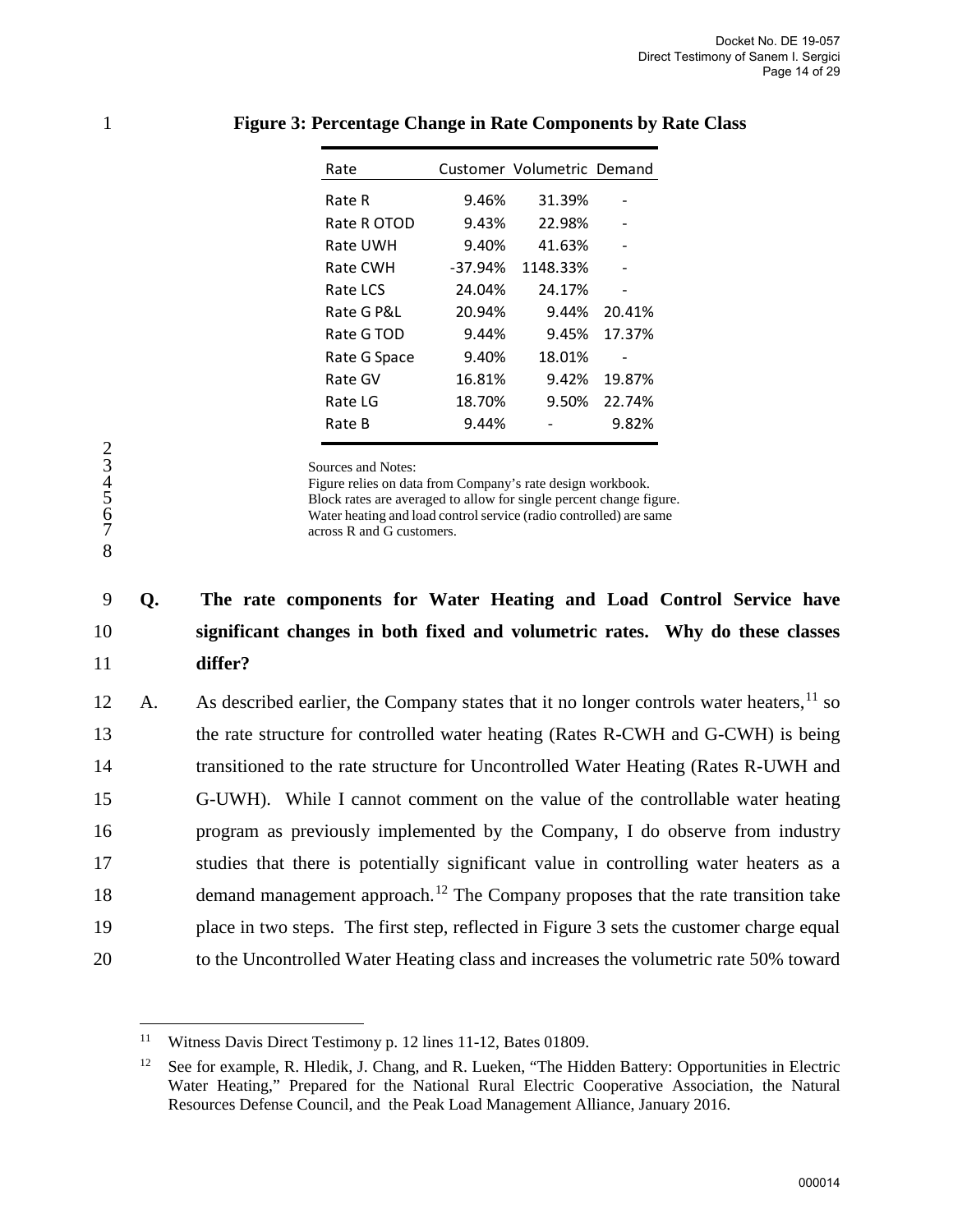1 the Uncontrolled Water Heating leading to a 1,148% increase. The second step, which 2 the Company proposes for July 1, 2021, increases the volumetric rate to the level of the 3 Uncontrolled Water Heating rate. Thus, the Company's proposal increases in the 4 volumetric rate (relative to current rates) a total of 2,296% in July 2021. The Load 5 Control Service rates (Rates R-LCS and G-LCS, excluding Radio Controlled), are 6 proposed to transition to the same rate structure as Uncontrolled Water Heating.

7 For the Radio Controlled LCS service, Witness Davis elected to increase the customer 8 and volumetric charges "using a comparable percentage increase."<sup>[13](#page-14-0)</sup> The Company 9 does not provide a specific rationale for increasing both charges in tandem. However, 10 the Company does propose to close the rate to new applicants as Witness Davis states that the rate was developed for customers with "older technologies."<sup>[14](#page-14-1)</sup>

# 12 **Q. Do the proposed rate changes bring the customer charges closer to the**  13 **economically efficient levels identified by Witness Nieto?**

14 A. In part. As shown in [Figure 4,](#page-15-0) the proposed customer charge for Residential (Rate R) 15 and Residential Controlled Water Heating (Rate R-CWH) move toward the 16 economically efficient level identified by Witness Nieto, while the customer charges 17 for the other residential rates exceeded the levels identified by the MCOS prior to the 18 rate increase and further increases by the proposed rate design. With regard to the 19 proposed general service rates, the customer charges are all closer to the MCOS 20 identified values excluding the Single Phase General Service rate (Rate G P&L-P1) 21 and General Service Time of Use Rates (Rate G TOD-P1 and Rate G TOD-P3). While 22 the proposed customer charges for Rate G-Space, GV and LG also get closer to the 23 MCOS values, the proposed rates represent only a modest percentage of the MCOS 24 based customer charges (18% and 58%, respectively).

<span id="page-14-0"></span> $\overline{a}$ <sup>13</sup> Direct Testimony of Edward A. Davis, Request for Permanent Rates, Docket No. DE 19-057, p. 13 of 27 lines 14-16, Bates 001810.

<span id="page-14-1"></span><sup>14</sup> As an example of older technologies, Witness Davis cites the "heat smart" program. See Direct Testimony of Edward A. Davis, Request for Permanent Rates, Docket No. DE 19-057, p. 13 of 27 lines 16-20, Bates 001810.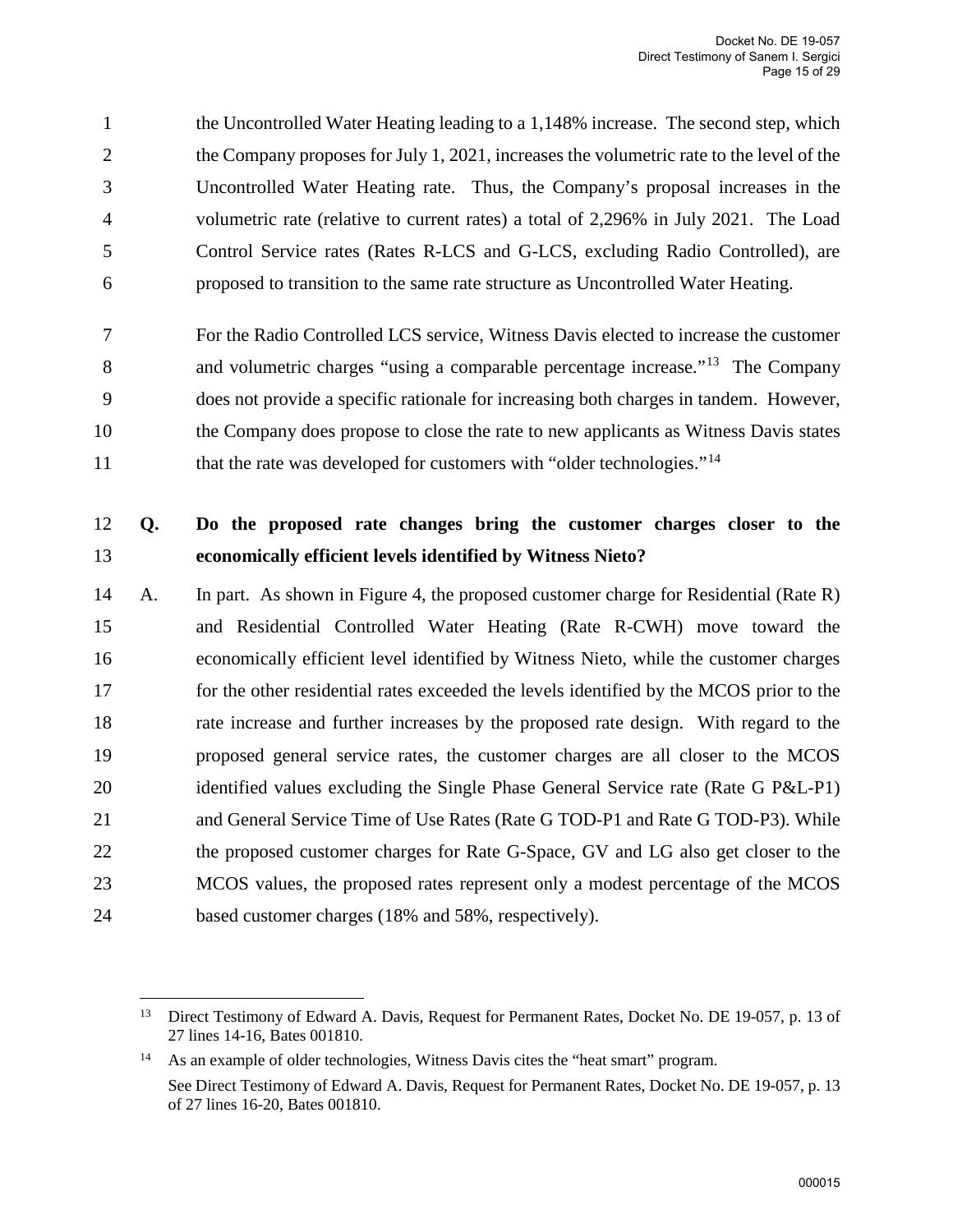| Rate          | Current<br>$\left[1\right]$ | Proposed<br>$[2]$ | <b>MCOS</b><br>[3]  | <b>Current Percent</b><br>of MCOS<br>$[4] = [1] / [3]$ | Proposed Percent<br>of MCOS<br>$[5] = [2] / [3]$ | Alignment towards<br><b>Marginal Cost</b><br>[6] |
|---------------|-----------------------------|-------------------|---------------------|--------------------------------------------------------|--------------------------------------------------|--------------------------------------------------|
| Rate R        | \$12.69                     | \$13.89           | \$14.91             | 85%                                                    | 93%                                              | 54%                                              |
| Rate R OTOD   | \$29.47                     | \$32.25           | \$17.15             | 172%                                                   | 188%                                             | $-23%$                                           |
| Rate UWH      | \$4.47                      | \$4.89            | \$1.75              | 255%                                                   | 279%                                             | $-15%$                                           |
| Rate CWH      | \$7.88                      | \$4.89            | \$1.75              | 450%                                                   | 279%                                             | 49%                                              |
| Rate LCS      | \$9.11                      | \$11.30           | \$2.39              | 381%                                                   | 473%                                             | $-33%$                                           |
| Rate G P&L-P1 | \$14.89                     | \$18.00           | \$15.04             | 99%                                                    | 120%                                             | 2073%                                            |
| Rate G P&L-P3 | \$29.76                     | \$36.00           | \$32.64             | 91%                                                    | 110%                                             | 217%                                             |
| Rate G TOD-P1 | \$38.57                     | \$42.21           | \$20.06             | 192%                                                   | 210%                                             | $-20%$                                           |
| Rate G TOD-P3 | \$55.12                     | \$60.32           | \$44.33             | 124%                                                   | 136%                                             | -48%                                             |
| Rate G Space  | \$2.98                      | \$3.26            | \$4.52              | 66%                                                    | 72%                                              | 18%                                              |
| Rate GV       | \$194.03                    |                   | \$226.65 \$1,238.71 | 16%                                                    | 18%                                              | 3%                                               |
| Rate LG       | \$606.47                    |                   | \$719.88 \$1,245.15 | 49%                                                    | 58%                                              | 18%                                              |

#### <span id="page-15-0"></span>1 **Figure 4: Customer Charge Comparison**

Figure relies on data from Company's rate design workbook and Company's MCOS analysis.

 $[6] = ([5] - [4]) / (100\% - [4])$ 

2  $\overline{\text{3}}$  Sources and Notes:<br>
4 Figure relies on dat<br>
5 [6] = ([5] - [4]) / (10<br>
6 [6]: Positive values<br>
7 charge; negative values<br>
8 customer charg<br>
9 [6]: Customer costs<br>
10 less than margi 6 [6]: Positive values indicate proposed customer charge is closer to marginal cost than current customer charge; negative values indicate proposed customer charge is further from marginal cost than current customer charge.

9 [6]: Customer costs for Rates G P&L are very high because proposed customer charge goes from being 10 less than marginal cost to more than marginal cost. This does not necessarily mean that the proposed customer charge is closer to marginal cost. customer charge is closer to marginal cost.

### 12 **Q. Do you recommend any changes to the customer charges proposed by Witness**  13 **Davis?**

14 A. Yes. While there is room for improvement in most rates for better alignment with the 15 marginal cost based customer charges, I recommend that the customer charges for Rate 16 GV and LC classes are increased further, given that the magnitude of the difference 17 between the proposed and MCOS-based customer charges is quite substantial. This 18 adjustment would also help reduce volumetric rates and demand charges for these rate 19 classes, and provide more efficient price signals for customer's consumption decisions.

# 20 **Q. Did the Company incorporate the results of Witness Nieto's costing period**  21 **analysis into the on-peak and off-peak rates for time of use rates?**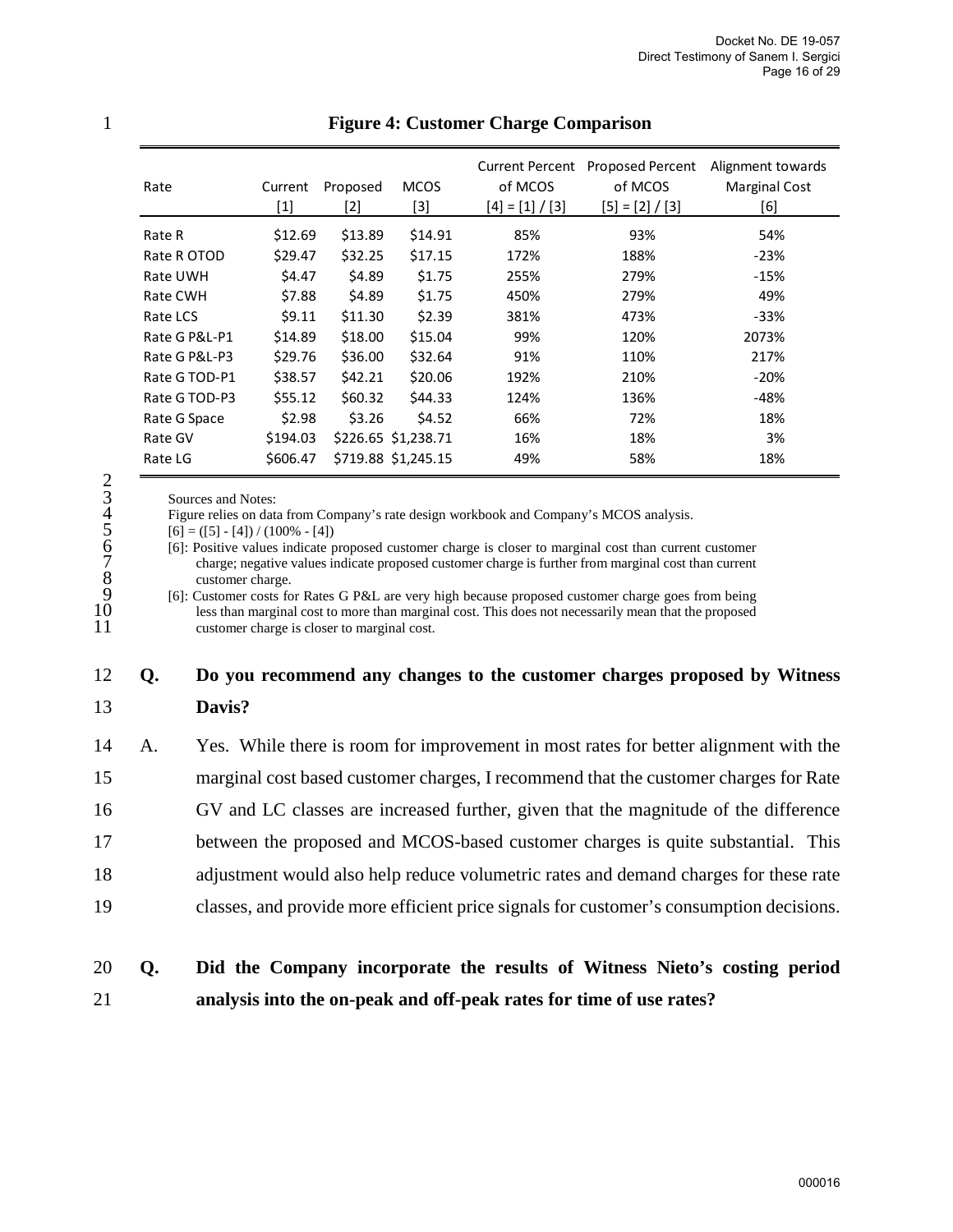1 A. No. The Company did not modify the on-peak and off-peak timing despite Witness 2 Nieto's conclusion that the current pricing periods are "not appropriate."<sup>[15](#page-16-0)</sup> The current 3 time-of-use rates define on-peak hours as 7:00 AM through 8:00 PM for all weekdays 4 excluding holidays. Witness Nieto identified and evaluated two alternative time of day 5 and seasonal options (Option A and Option B) with improved correspondence with the 6 underlying MCOS.<sup>[16](#page-16-1)</sup> In Option A, the peak period is defined as 11 am through 7 pm 7 to be applicable during the summer months defined as July and August. In Option B, 8 the peak period is still defined as 11 am through 7 pm, but the summer months include 9 June through September. By the way of spreading summer peak capacity marginal cost 10 over the course of four months, the peak to off-peak differential is lower under Option 11 B compared to Option A.

12 Witness Davis explained that the Company considered changes to the time of use rates 13 in the "longer term" but did not opt to propose the changes in this rate case "due to keeping in mind all aspects of rate design which include consistency and continuity."<sup>[17](#page-16-2)</sup>

# 15 **Q. Did Witness Davis explain what constitutes "longer term" and present a plan for**  16 **prioritizing cost reflectivity along with consistency and continuity?**

17 A. No. Witness Davis did not offer any details around what constitutes longer term and a 18 plan or requirements for prioritizing cost reflectivity along with rate consistency and 19 continuity.

### 20 **Q. Do you have a recommendation on how the TOU rate design should be revised?**

21 A. Yes. The TOU rate design should be aligned with the marginal cost price signals 22 identified in Company's marginal cost study. In addition to communicating efficient 23 price signals, the design of the TOU rate should take into account customer experience

<span id="page-16-0"></span> $15<sup>15</sup>$ 15 At Bates 01771 (Attachment MCOS Report), Witness Nieto states, "The seasonality observed in the hourly marginal costs indicates that consideration of seasonality for Eversource's distribution rates may be required for efficient pricing. These results also show that the broad definition of the peak period in current rates (7am to 8pm, Monday through Friday), is not appropriate. Hours 11 am to 7 pm of summer weekdays include the highest marginal hourly distribution costs."

<span id="page-16-1"></span><sup>16</sup> See Witness Nieto's Attachment 1 (MCOS Report) at Bates 001771-001773.

<span id="page-16-2"></span><sup>&</sup>lt;sup>17</sup> Attachment SIS-6 (Response to Staff 14-019).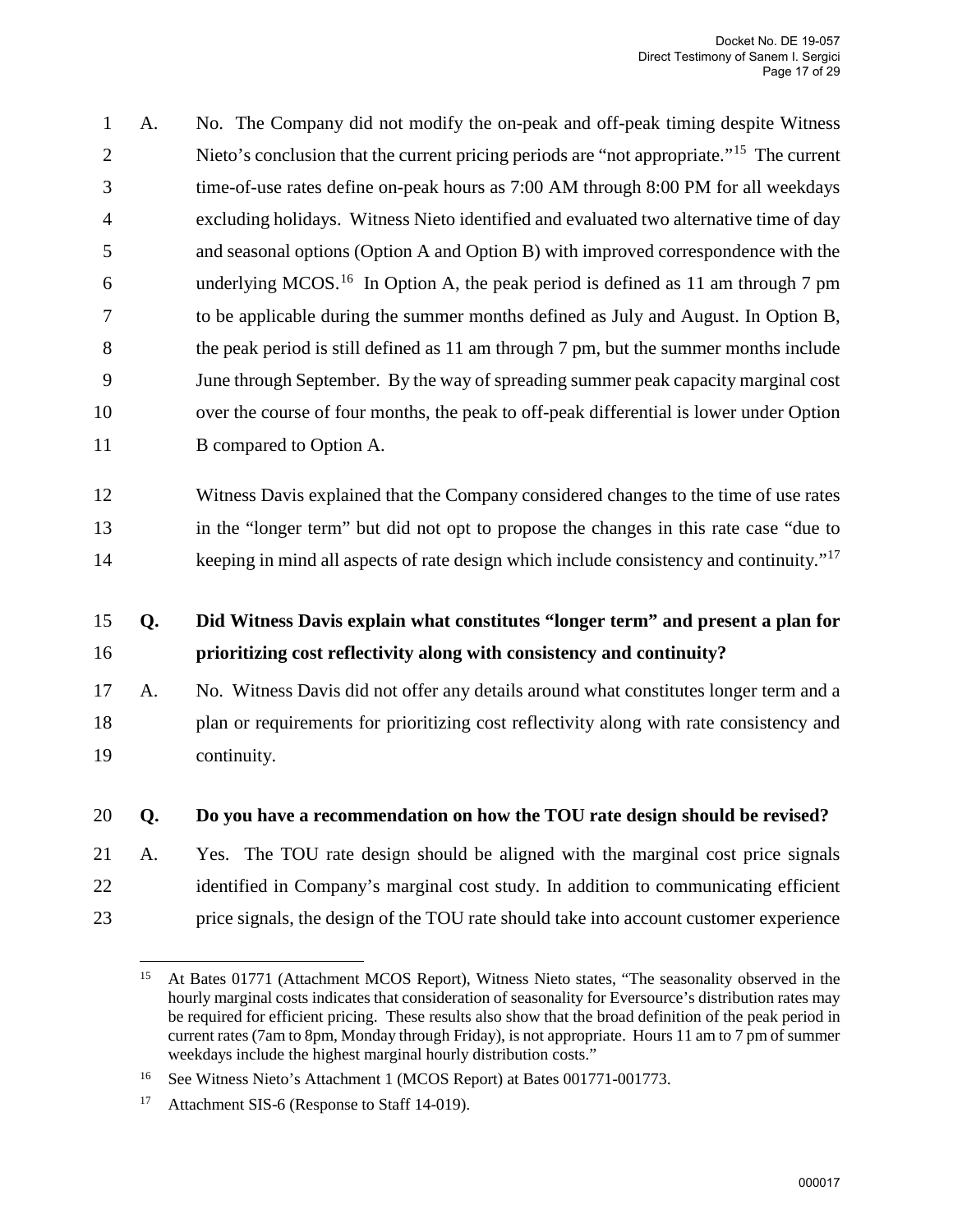1 with these rates, in terms of the length of the TOU window (too long of a window is 2 generally difficult to manage from a customer experience perspective) as well as the 3 ratio between peak and off-peak prices (while too high of a ratio might lead to a rate 4 shock, too little of a ratio would not incentivize customers to respond to the TOU rates). 5 Given these considerations, Witness Nieto's Option B represents a good starting point 6 for the redesign of the TOU rate.

# 7 **Q. Did Witness Davis analyze the impacts to customer bills of the proposed rate**  8 **changes?**

9 A. Yes, but only in part. Witness Davis calculated the class average total bill impact in 10 Attachment EAD-7. In addition, Witness Davis calculated representative bill impacts 11 relative to the temporary rates for different levels of consumption and demand in 12 Attachment EAD-9 and provided the same analysis relative to current rates as part of 13 an information request.<sup>[18](#page-17-0)</sup> While these comparisons show the customer bill impact for 14 certain levels of customer consumption and demand, they do not provide context on 15 the number of customers at each level of consumption nor do they capture the complete 16 range customers and impacts of the proposed rate increase. [Figure 5](#page-18-0) below presents 17 the total customers for each rate class, the number of customers represented in Witness 18 Davis's bill impact analysis (in Attachment EAD-9), the customers *not* represented in 19 Witness Davis's bill impact analysis (in Attachment EAD-9) and the average rate 20 impact analysis provided by Witness Davis (in Attachment EAD-7).

 $\overline{a}$ 

<span id="page-17-0"></span><sup>18</sup> See Attachment SIS-3 (Data Response Attachment Staff 14-010A).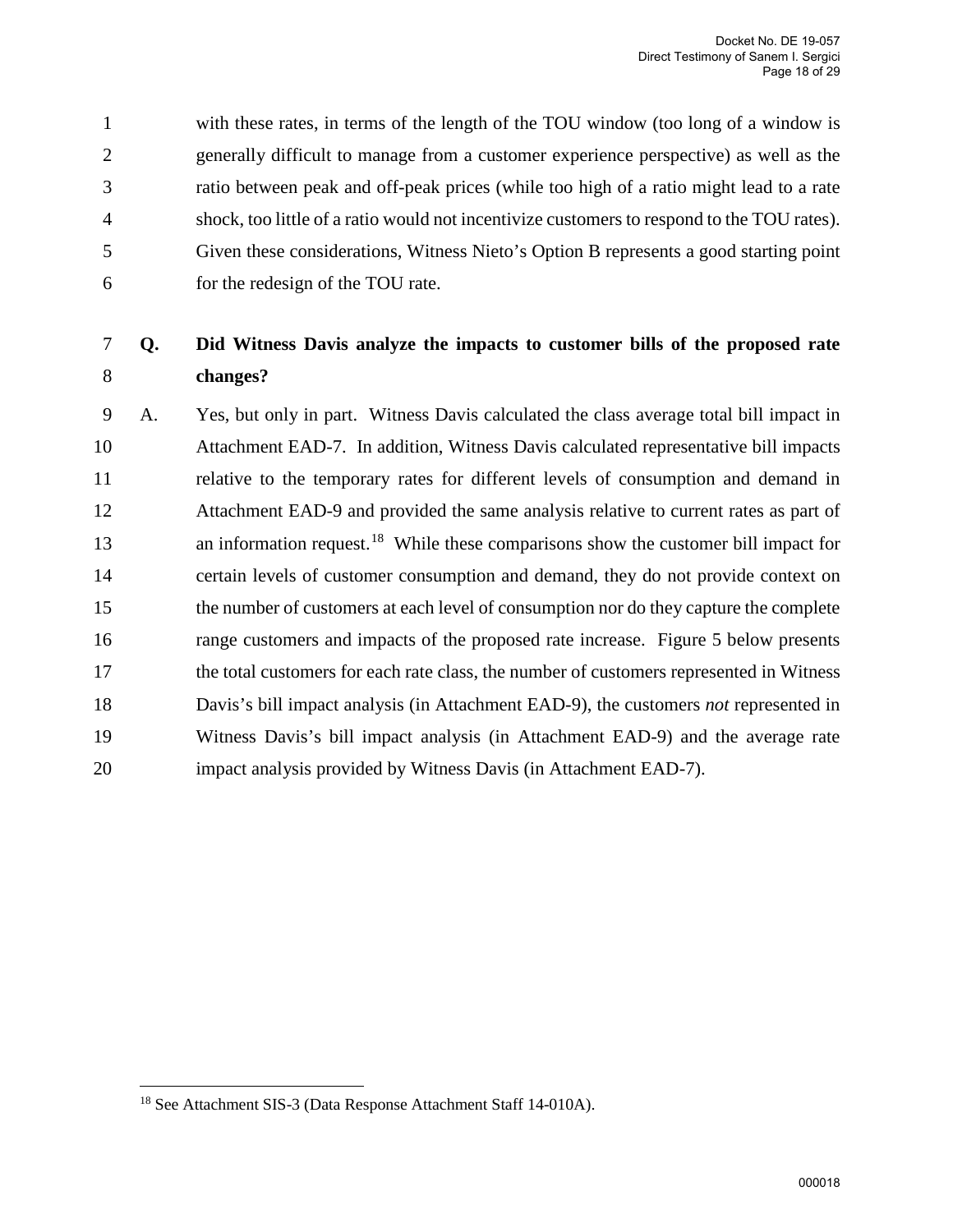|                      | <b>Total Customers</b> | Not Included in<br><b>Customer Bill Analysis</b> | Percent Not<br>Included | Average Total Bill Impact |
|----------------------|------------------------|--------------------------------------------------|-------------------------|---------------------------|
| Rate R               | 445,391                | 32                                               | 0%                      | 7.40%                     |
| Rate R OTOD          | 42                     | 0                                                | 0%                      | 7.76%                     |
| Rate G 1-Phase       | 57,296                 | 9,480                                            | 17%                     | 4.30%                     |
| Rate G 3-Phase       | 20,253                 | 12,645                                           | 62%                     | 4.30%                     |
| Rate G OTOD          | 38                     | 11                                               | 29%                     | 8.55%                     |
| Rate G Space         | 425                    | 181                                              | 43%                     | 3.60%                     |
| Rate GV              | 1,432                  | 264                                              | 18%                     | 2.04%                     |
| Rate LG              | 111                    | 17                                               | 15%                     | 1.85%                     |
| Rate G OTD (1-Phase) | 15                     | 0                                                | 0%                      | 8.55%                     |
| Rate G OTD (3-Phase) | 23                     | 11                                               | 48%                     | 8.55%                     |
| Rate R UWH           | 43,304                 | 75                                               | 0%                      | 5.97%                     |
| Rate G UWH           | 1,299                  | 95                                               | 7%                      | 5.90%                     |
| Rate R CWH           | 251                    | 0                                                | 0%                      | $-1.51%$                  |
| Rate G CWH           |                        |                                                  |                         |                           |
| Rate R LCS           | 3,486                  | 1,119                                            | 32%                     | 1.98%                     |
| Rate G LCS           | 192                    | 96                                               | 50%                     | 1.07%                     |
| <b>Total Company</b> | 573,558                | 24,026                                           | 4%                      |                           |

#### <span id="page-18-0"></span>1 **Figure 5: Average Total Bill Impact by Customer Class**

2<br>
3<br>
Sources and Notes:<br>
4<br>
Figure relies of<br>
5<br>
Customer cour<br>
7<br>
LCS rates refle 4 Figure relies on data from Company's rate design workbook and customer count data from Attachment 5 SIS-2 (Data Response Attachment Staff 14-010 B).

Customer counts and bill impacts were not provided for G CWH.

LCS rates reflect only the LCS Radio Controlled customers.

### 8 **Q. How did you determine which customers are not captured in Witness Davis's bill**  9 **impact analysis?**

10 A. Customers are counted as not included (i.e., not represented) in the customer bill 11 analysis if they could not be mapped to a corresponding range of demand and/or 12 volumetric usage within the bill impact analysis. The customer count data provided by 13 Witness Davis is "binned" into ranges using the characteristic usages included in 14 Attachment EAD-9. When determining which customers are mapped to which bill 15 impact, I assume customers map to the high end of their provided range (e.g., customers 16 in a range of 101-200 kWh would map to the 200 kWh impact). For example, for Rate 17 G LCS Radio Controlled, Witness Davis provides customer bill impacts for customers 18 from 100 kWh to 1,000 kWh, providing a representative bill impact every 100 kWh. 19 However, the customer count data shows that there are 96 customers with greater than 20 1,000 kWh (50% of the class). Since I do not know the range of consumption or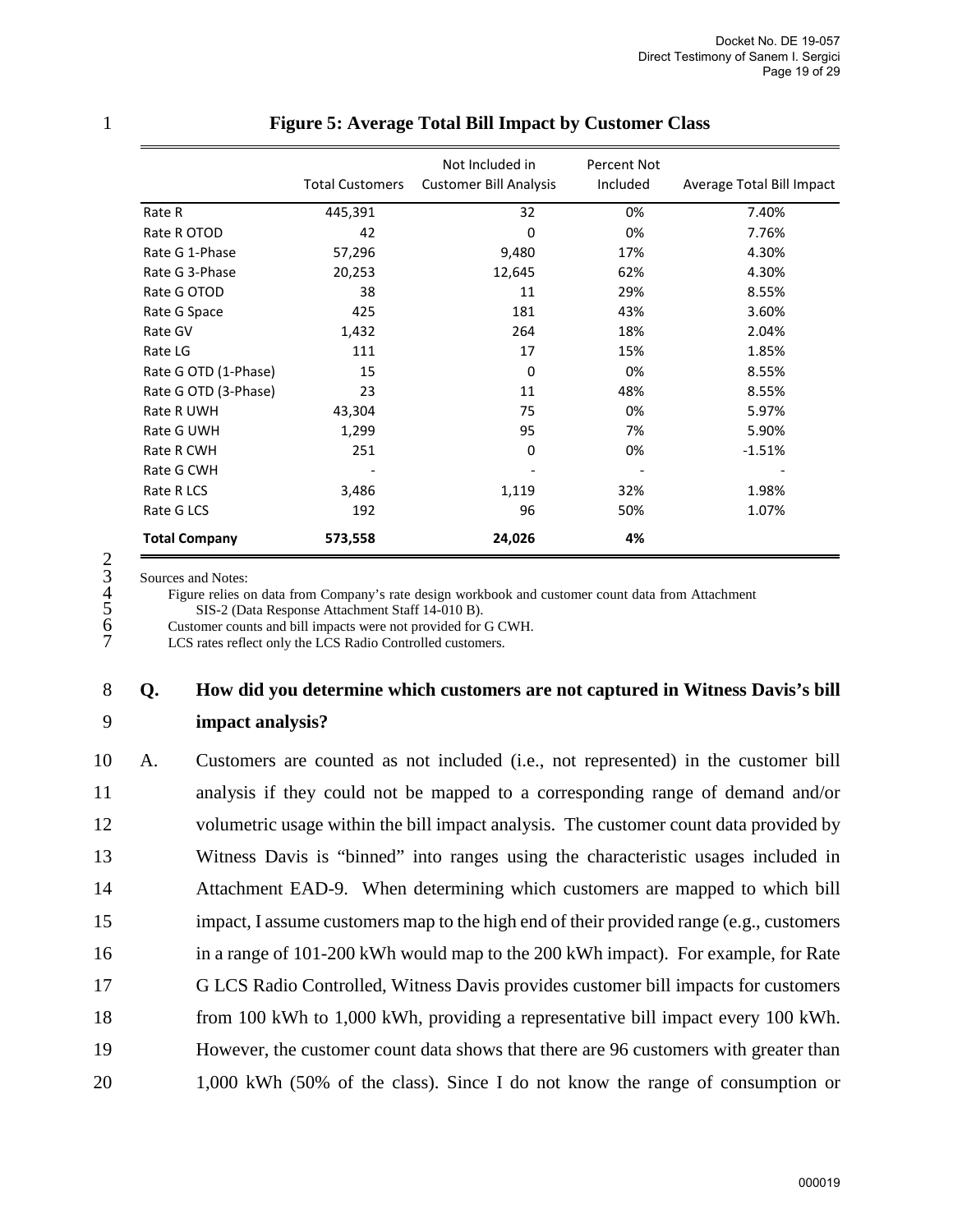1 approximate distribution of customers with consumption greater than 1,000 kWh, I 2 cannot accurately determine the range of their bill impacts and, therefore, identify them 3 as not included in the analysis. I similarly identify customers with demand that does 4 not map to a corresponding range in the bill impact analysis.

# 5 **Q. Based on the data provided by Witness Davis, is there significant variation in the**  6 **bill impacts within classes on a total bill basis?**

- 7 A. Yes, especially within the general service and water heating/load control rate classes. 8 The range of rate impacts, as provided by Witness Davis, is shown in [Figure 6.](#page-21-0) Note 9 that the rate classes missing more than 25% of customers are shown as dashed, 10 indicating the uncertainty relative to the total range of impacts.
- 11 As shown in [Figure 6,](#page-21-0) the widest variation in rate impacts is for the customers on the 12 controlled water heating rates. The proposed rate change for the controlled water 13 heating classes (shown in the figure as Rate CWH) has two phases. Based on the data 14 provided by Witness Davis, the range of bill impacts for the first phase of the rate 15 increase produces impacts ranging from a decrease of approximately -8% to an increase 16 of 7%. This range in impacts results from a decreased customer charge but increased 17 volumetric rate. The first phase of the rate change includes a volumetric rate increase 18 of more than tenfold. Under the proposed rate changes, customers in the controlled 19 water heating classes will have a second rate change that further increases their 20 volumetric rates.
- 21 Similarly, the radio controlled load control service customers have a wide variation in 22 the range of total impacts, shown in the figure as Rate LCS. While the average impact 23 is approximately a 2% increase, the highest impacts (as provided by Witness Davis) 24 represent approximately a 10% increase. This range in impacts reflects the difference 25 in the percentage of the bill from distribution versus other energy-related charges 26 because the customer and energy chargers were both increased 24%. While the average 27 energy usage of customers in the Radio Load Control Service rates sample provided by 28 Witness Davis is 550 kWh, the average across the entire rate class is 873 kWh for 29 residential (Rate R LCS Radio Controlled) and 1,900 kWh for general service (Rate G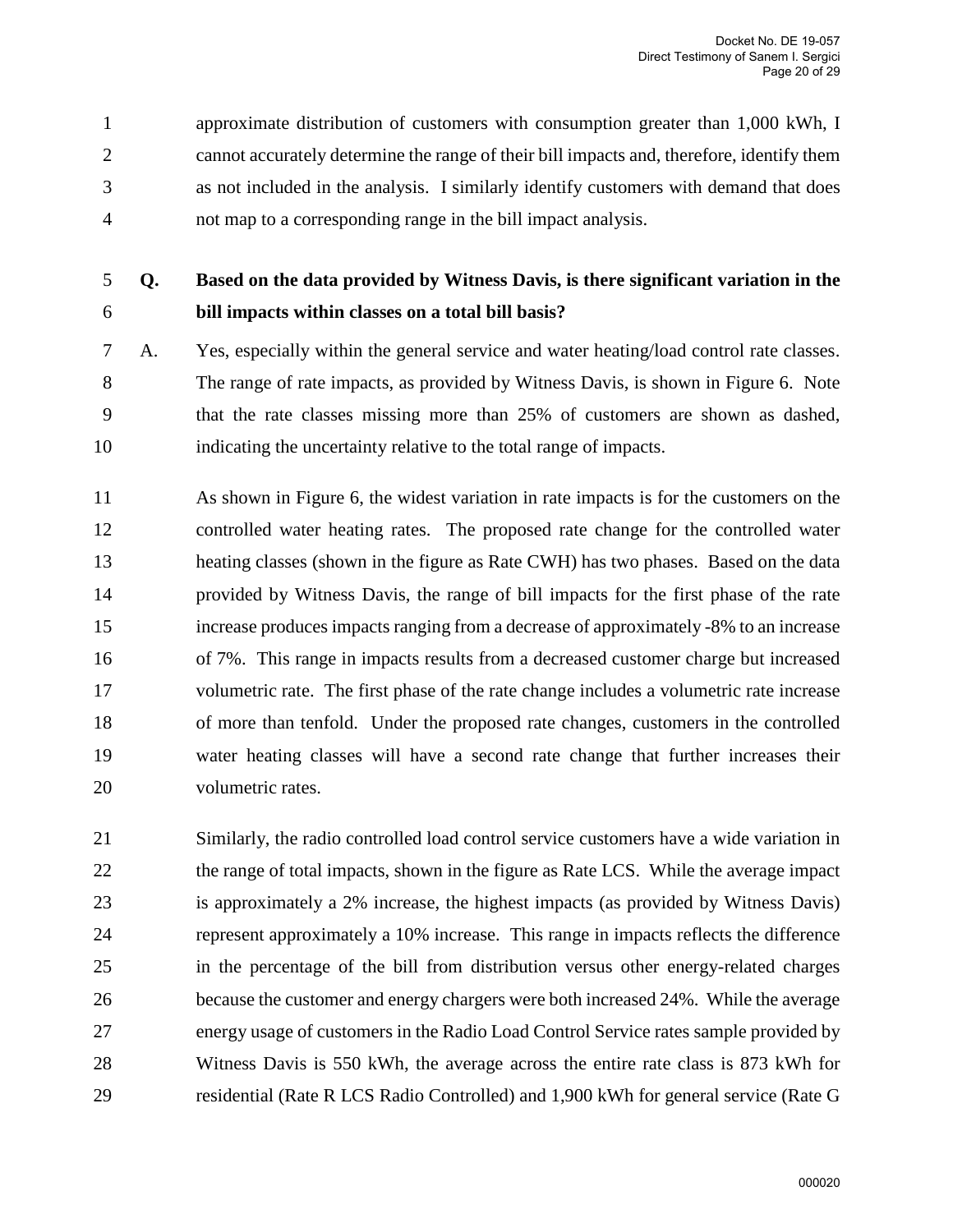1 LCS Radio Controlled). If the full set of customer information had been provided, the 2 total bill impacts range would have been wider, with the largest customers showing bill 3 rate impacts directionally closer to zero. This is because the volumetric portion of the 4 customer's bill is approximately 1% distribution costs and 99% energy and 5 transmission costs.<sup>19</sup> Thus a 24% change in the volumetric distribution rate cannot 6 impact the total bill more than 0.24%.

7 The total bill impacts for the main general service rates (Rates G 1-Phase and G 3- 8 Phase) range from approximately 4% to 8%.<sup>[20](#page-20-1)</sup> This range likely results from the 9 heterogeneity of usage within the customer classes. The proposed rate changes include 10 an approximate 20% increase in the customer charge (fixed), 20% increase in the 11 demand charge (for customers over 5 kW), and 10% increase in the volumetric charge. 12 As a result, customers with low usage and/or a low load factor will see the greatest rate 13 increase.<sup>[21](#page-20-2)</sup>

14 Finally residential customers have relatively low variation in total bills. The impact 15 ranges from an increase of approximately 7% to 8%.

<span id="page-20-0"></span> $\overline{a}$ <sup>19</sup> The volumetric component of the proposed rage is \$0.00149/kWh of a total \$0.13088/kWh for Rate G LCS.

<span id="page-20-1"></span><sup>&</sup>lt;sup>20</sup> Note that this range of impacts relies on the ranges of impact provided by Witness Davis. The actual range of impacts will be wider due to customers not included in the analysis.

<span id="page-20-2"></span><sup>&</sup>lt;sup>21</sup> Load factor describes the ratio between average and peak demand. A customer with a low load factor has a high peak demand relative to average usage.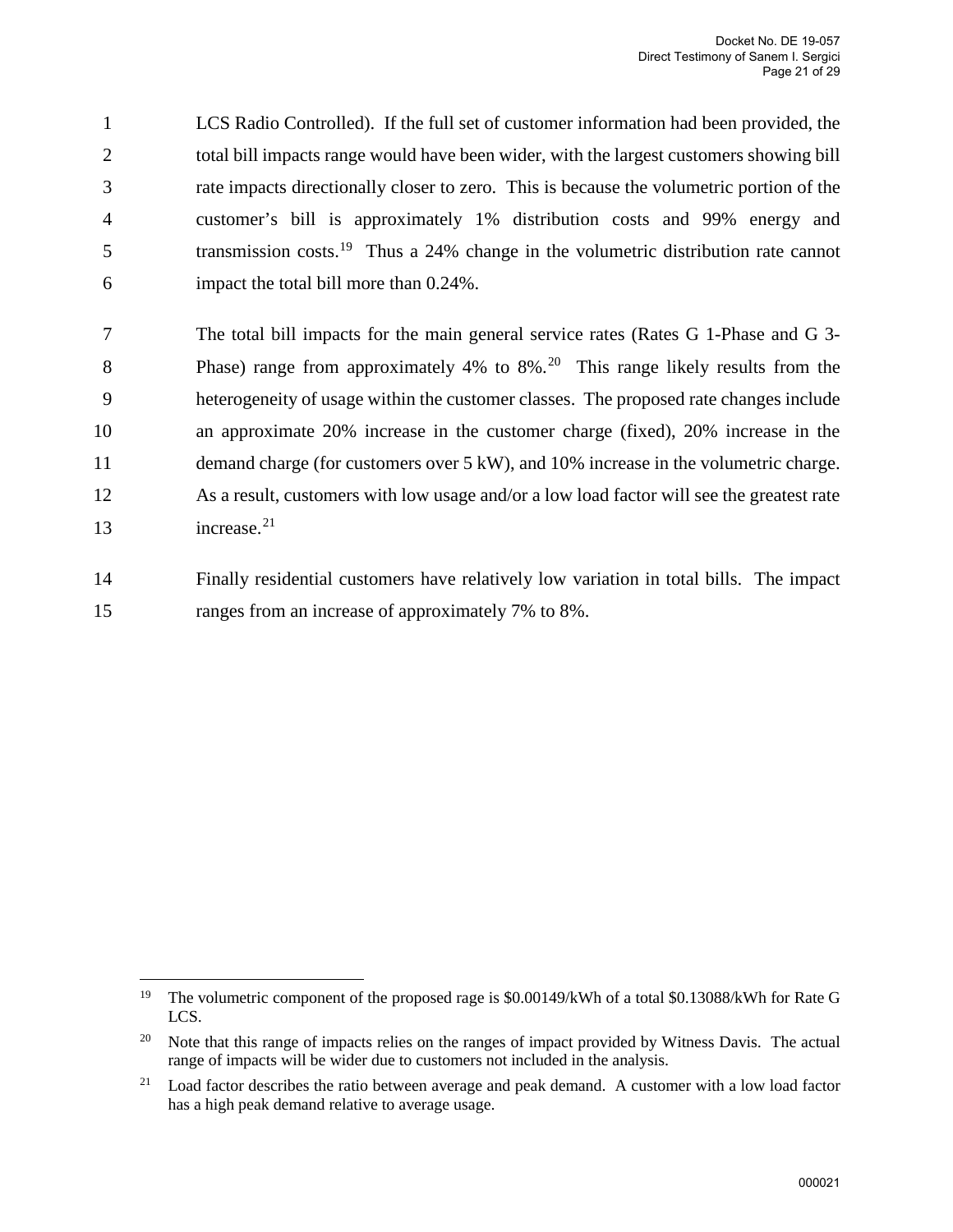

<span id="page-21-0"></span>

| Ĺ<br>$\dot{\xi}$ |
|------------------|
|                  |
|                  |
|                  |
|                  |
|                  |
|                  |
|                  |
|                  |

 $\mathcal{D}_{\mathcal{L}}$ 

#### Sources and Notes:

4 Figure relies on data from Company's updated customer bill impact analysis from Attachment SIS-5 3 (Data Response Attachment Staff 14-010A) and customer count data from Attachment SIS-2 6 (Data Response Attachment Staff 14-010 B).

- Dashed bars reflect classes where greater than 25% of customers do not have corresponding bill impacts.
- Rates UWH in figure captures impact across Rate R UWH and Rate G UWH because the class have the same underlying customer and volumetric distribution charges and changes. Rate CWH similarly captures impact across Rates R CWH and G CWH. Rate LCS captures impact across Rate R LCS Radio Controlled and Rate G LCS Radio Controlled.
- Rates G P&L and G OTOD represent range of impacts from respective 1-Phase and 3-Phase customers.

19 A. Yes. While the total bill impact is the "take home" impact that a customer sees 20 immediately, the rate impact on the distribution portion of the bill is also meaningful 21 to consider because it will remain in place regardless of whether energy or transmission 22 prices rise or fall.

Average impact for Rate CWH just captures average impact of Rate R CWH because there was no average impact provided for Rate G CWH.

<sup>17</sup> **Q. Did you consider the impact of the proposed rate increases on the distribution**  18 **portion of the bill as well?**

<sup>23</sup> As shown in Figure 7 below, the range of distribution impacts is significantly larger for 24 the residential and uncontrolled water heating classes than on a total bill basis. The 25 proposed increases result in a 15% to 30% increase in the distribution portion of the 26 bill for residential customers. This range of 15% to 30% roughly holds for the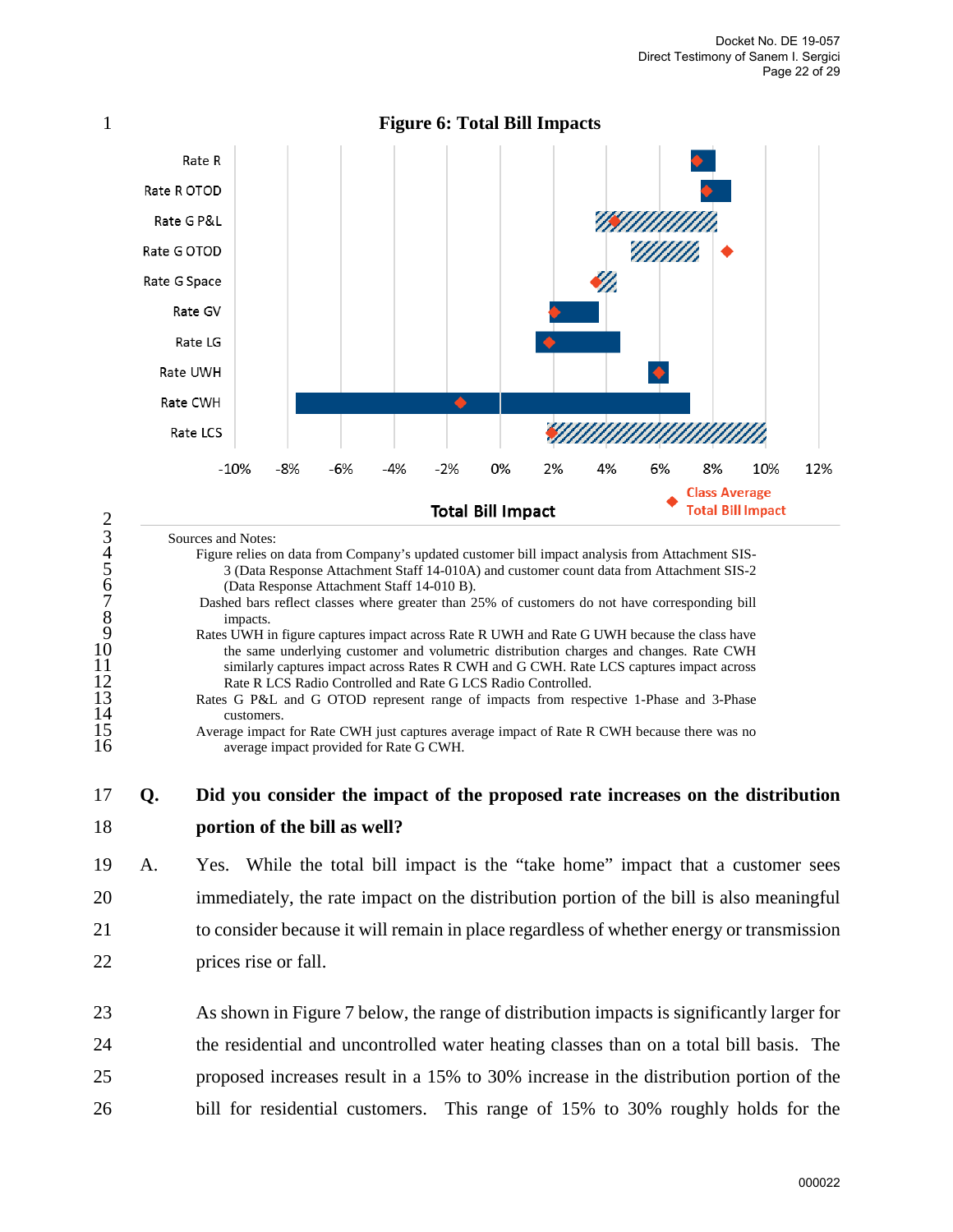1 Uncontrolled Water Heating (19% to 35%, Rates R UWH and G UWH) and Residential 2 Time of Use class (12% to 26%, Rate R OTOD).

3 **Figure 7: Distribution Portion of the Bill Impact** 

4



| 5                                                                                                      |    | <b>Distribution Bill Impact</b><br><b>Distribution Bill Impact</b>                                                                                                                                                                                                                                                                                                                                                                                                                                 |
|--------------------------------------------------------------------------------------------------------|----|----------------------------------------------------------------------------------------------------------------------------------------------------------------------------------------------------------------------------------------------------------------------------------------------------------------------------------------------------------------------------------------------------------------------------------------------------------------------------------------------------|
| 6<br>$\begin{array}{c} 7 \\ 8 \\ 9 \end{array}$<br>10<br>11<br>$\begin{array}{c} 12 \\ 13 \end{array}$ |    | Sources and Notes:<br>Figure relies on data from Company's updated customer bill impact analysis from Attachment SIS-<br>3 (Data Response Attachment Staff 14-010A) and customer count data from Attachment SIS-2<br>(Data Response Attachment Staff 14-010 B).<br>Dashed bars reflect classes where greater than 25% of customers do not have corresponding bill<br>impacts.<br>Rates UWH in figure captures impact across Rate R UWH and Rate G UWH because the class have                       |
| 14<br>15<br>16<br>17<br>18<br>19                                                                       |    | the same underlying customer and volumetric distribution charges and changes. Rate CWH<br>similarly captures impact across Rates R CWH and G CWH. Rate LCS captures impact across<br>Rate R LCS Radio Controlled and Rate G LCS Radio Controlled.<br>Rates G P&L and G OTOD represent range of impacts from respective 1-Phase and 3-Phase<br>customers.<br>Average impact for Rate CWH just captures average impact of Rate R CWH because there was no<br>average impact provided for Rate G CWH. |
| 20                                                                                                     | Q. | Did you conduct an analysis that provides additional context on bill impacts at                                                                                                                                                                                                                                                                                                                                                                                                                    |
| 21                                                                                                     |    | varying levels of consumption?                                                                                                                                                                                                                                                                                                                                                                                                                                                                     |
| 22                                                                                                     | A. | Yes, for a subset of customer classes (Rate R CWH, Rate R, and Rate G 1-Phase), I                                                                                                                                                                                                                                                                                                                                                                                                                  |
| 23                                                                                                     |    | replicated Witness Davis's rate impact analysis relative to the current (permanently                                                                                                                                                                                                                                                                                                                                                                                                               |

- 24 approved) rates. I selected these rates because they either represented a very large range
- 25 of potential impacts, or impacted the most amount of customers.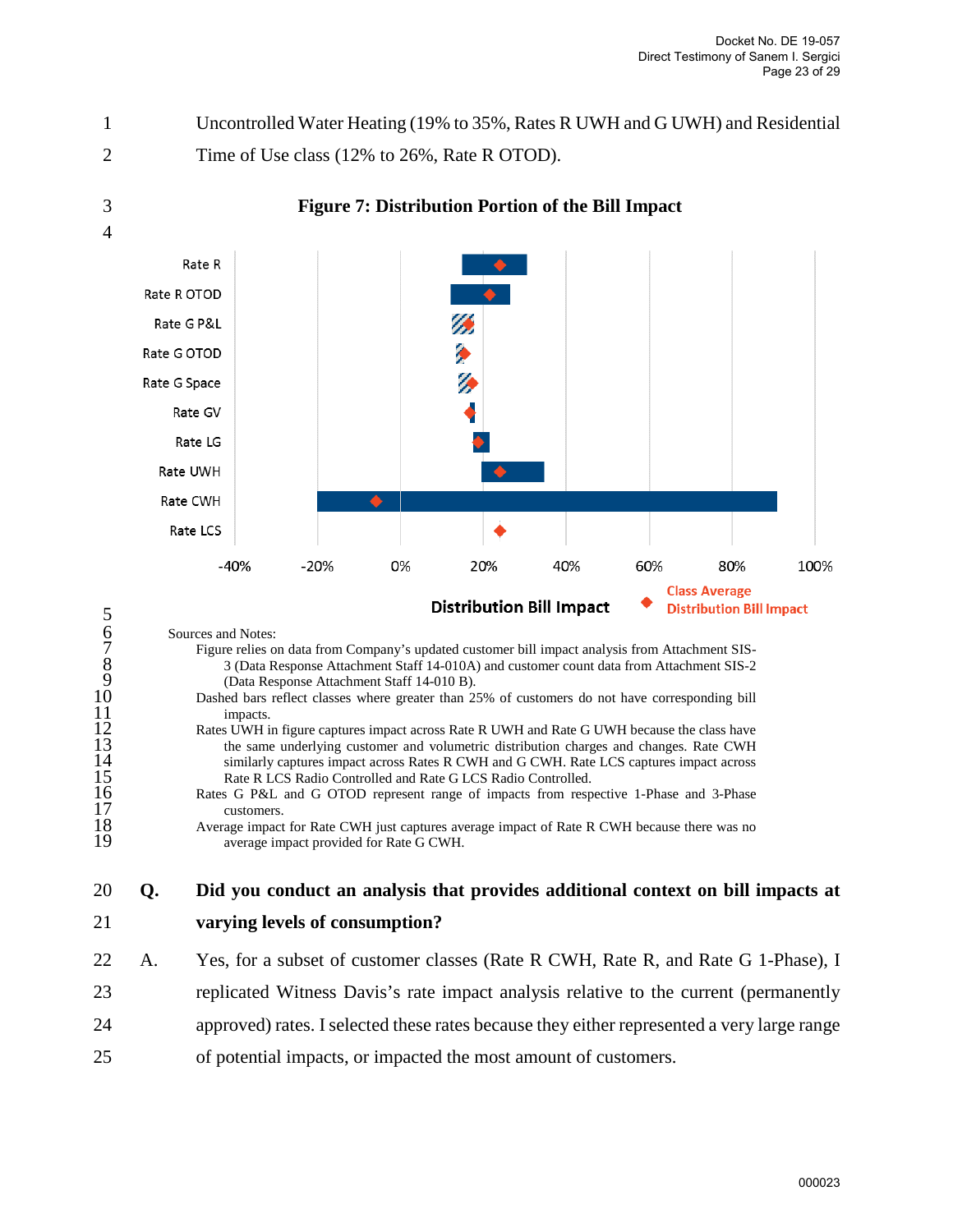1 I selected the Controlled Water Heating classes (R CWH and G CWH) because they 2 have the largest ranges of bill impacts on a total bill basis (-8% to 7%). In [Figure 8,](#page-23-0) 3 which shows the total bill impact of the proposed rate increase, the size of the circle 4 indicates the number of customers (with larger circles indicating a greater number of 5 customers). As shown below in [Figure 8,](#page-23-0) customers with lower usage see a reduction 6 in total bill (based on the first phase of the rate change), while customers with higher 7 usage experience bill increases. The greater number of customers with lower 8 consumption and, therefore, total bill reductions explains why the class average total 9 bill impact for Rate CWH is negative in [Figure 6.](#page-21-0)

<span id="page-23-0"></span>

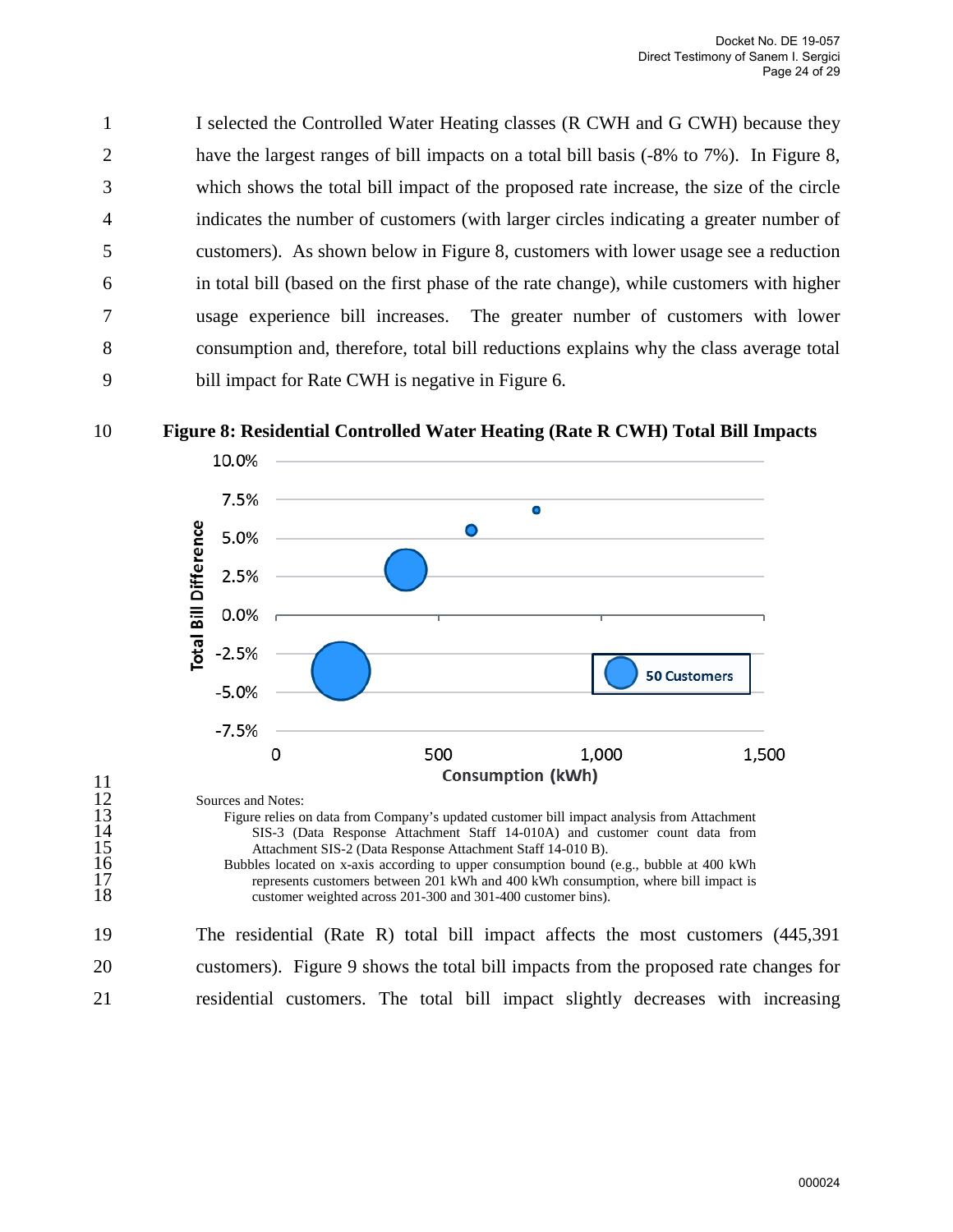$4567890$ 

1 consumption because the fixed customer charge increases more (9%) than the total 2 volumetric rate  $(7\%)$ .<sup>[22](#page-24-1)</sup>

<span id="page-24-0"></span>

<sup>19</sup> fixed and demand charges increased more on a percentage basis than the volumetric 20 charges.

<span id="page-24-1"></span><sup>&</sup>lt;sup>22</sup> Although the proposed volumetric distribution rate increases  $31\%$ , the rest of the other volumetric charges that the customer sees (e.g., transmission and energy) do not change, so the customer only experiences a 7% impact on a total volumetric rate basis.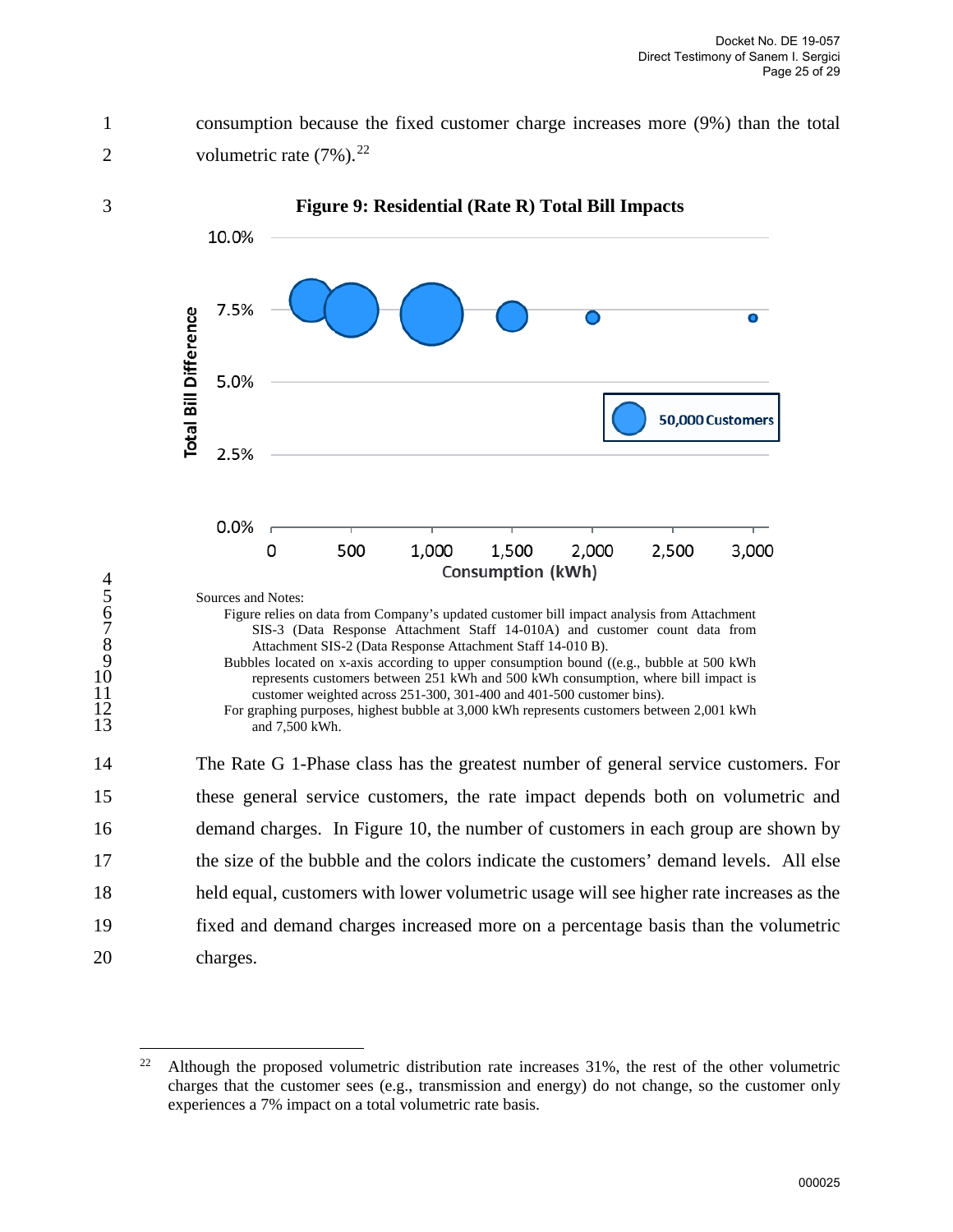<span id="page-25-0"></span>

### 11 **Q. What are your conclusions based on your analyses of customer bill impacts of**  12 **Company's proposed rate designs?**

13 A. My analyses indicate that the total bill impacts of the proposed rate designs are 14 generally reasonable for all rate classes, and range from 1% to 10% (excluding Rate R 15 CWH). These results indicate that Company's proposed rate design meets three of the 16 five requirements of the rate design principles outlined at the onset of my testimony. 17 Proposed rates would lead to *bill stability for customers* (given the small total bill 18 impacts); *customer satisfaction* (given the simple structure of the rates) and *Revenue* 19 *Adequacy and Stability* (given that the ROR approach ends up moving all class revenue 20 allocations closer to the allocated costs).

21 However, the proposed rate structure may be detrimental to *equity* as it may lead to 22 intra-class subsidies as the penetration of distributed generation increases. This may 23 occur due to the volumetric structure of the proposed rates; DG customers avoid paying

2

10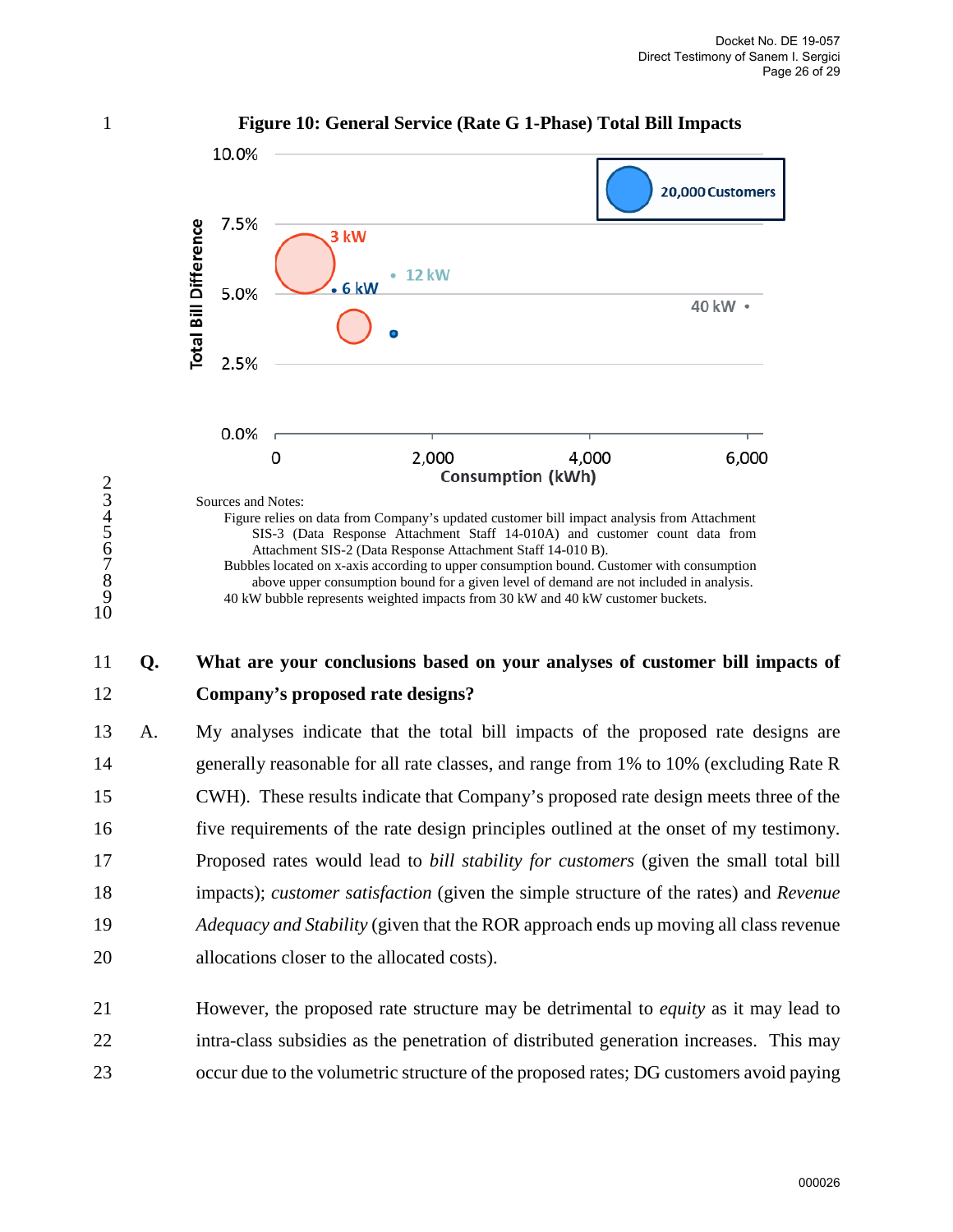1 for their fair share of the distribution system costs that are mainly recovered through 2 the energy charges under the proposed design.

3 Also, the proposed rates are not cost-reflective, and therefore do not promote *economic*  4 *efficiency* as discussed earlier. This is mostly due to the prioritization of bill stability 5 principle by the Company preventing broader updates to the rate design that may 6 improve economic efficiency of the rates. Absence of smart meters for smaller 7 customers is currently a barrier for the Company to developing more cost reflective 8 rates that align the cost structure with the rate structure (i.e., introduction of demand 9 charges to recover capacity related costs of the distribution system, time based rates, 10 etc.)

### 11 **Q. Are these alternative rate designs being considered in other dockets?**

12 A. Yes, in the alternative net metering docket (DE 16-576), Eversource Energy and Unitil 13 Energy Systems are required to conduct a time of use pilot and Liberty Utilities is 14 working on a real time pricing pilot (See DE 19-033 for Unitil Energy Systems 15 proposal). In addition, alternative rate designs are being considered in the grid 16 modernization docket (IR 15-296).

# 17 **Q. What are your recommendations regarding the rate design proposed by**  18 **Eversource?**

- 19 A. I have four main recommendations:
- 20 The Company should rely on the MCOS study for rate design and move towards 21 more cost reflective rates, which encourage economic efficiency and market-22 enabled decision making for both operations and new investments, in a technology 23 neutral manner.
- 24 The Company should revise the revenue allocation for the Rate LG for which ROR 25 allocated revenues are substantially different from the MCOS allocated revenues.
- 26 The Company should increase the customer charges further for Rate GV and Rate 27 LG to achieve a better alignment with the MCOS based customer charges.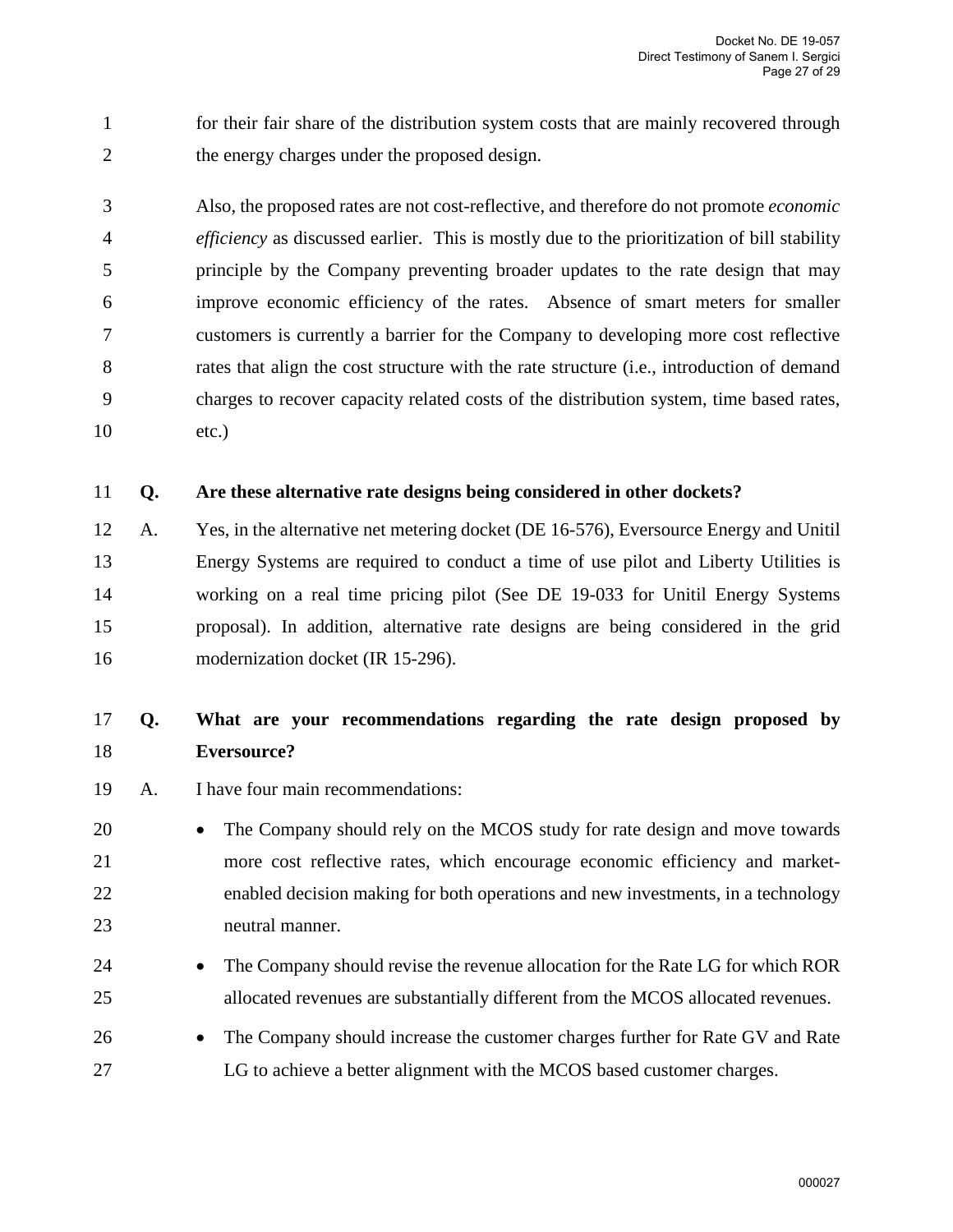- 1 The Company should revise the TOU rate design to more closely mirror the time 2 periods and seasonality identified in the MCOS study. Witness Nieto's Option B 3 constitutes a good starting point for the revision of the TOU rate design.
- 4 The Company should try to minimize unintended intra-class subsidies by cost 5 reflective rate design, and analyze costs and benefits of metering infrastructure that 6 would enable these advanced rates for residential customers.

#### 7 **Q. Do you have any comments regarding any existing rate structures?**

8 A. Yes. I recommend elimination of the declining block rate structure in Rates G and GV. 9 Declining block rates do not accurately reflect costs nor do they provide the proper 10 incentive for customers to conserve energy. While I recognize that switching from a 11 declining block rate to a flat rate in these rate classes might have a significant bill 12 impact, such a flat rate could be phased-in to provide for a more gradual rate impact if 13 the impact is determined to be too great.

# 14 **Q. Did the Company propose a separate rate for electric vehicle (EV) charging**  15 **stations?**

16 A. No. They did not.

### 17 **Q. Do you know of other activities in New Hampshire related to electric vehicle rates?**

18 A. Yes. In SB 575, that became effective on August 11, 2018, the Public Utilities 19 Commission ("PUC") must consider and determine whether it is appropriate to 20 implement certain rate designs for electric companies and public service companies for 21 electric vehicle charging. The specific rate design standards for consideration are as 22 follows: 1) cost of service; 2) prohibition of declining block rates; 3) time of day rates; 23 4) seasonal rates; 5) interruptible rates; 6) load management techniques; and 7) demand 24 charges. This bill also requires the PUC to consider and determine whether it is 25 appropriate to implement "electric vehicle time of day rates" for residential and 26 commercial customers.